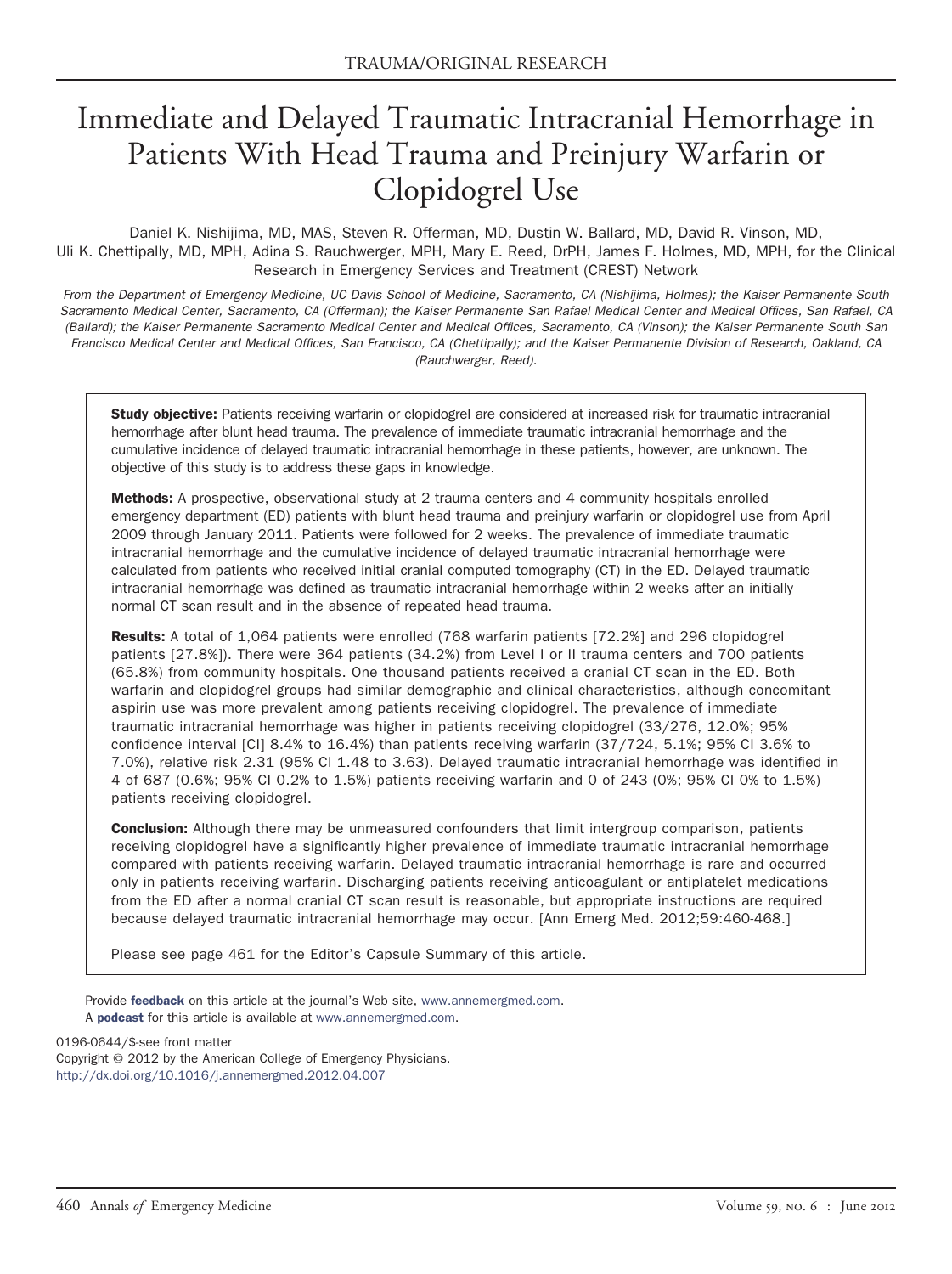### **Editor's Capsule Summary**

### *What is already known on this topic*

Anticoagulant and antiplatelet drugs increase the risk for traumatic intracranial hemorrhage after blunt head trauma.

### *What question this study addressed*

What is the incidence and prevalence of immediate and delayed traumatic intracranial hemorrhage in patients with blunt head trauma who are receiving clopidogrel and warfarin?

### *What this study adds to our knowledge*

In this prospective observational multicenter study of 1,064 patients, the prevalence of immediate traumatic intracranial hemorrhage was 12% for patients receiving clopidogrel and 5.1% for those receiving warfarin. Delayed traumatic intracranial hemorrhage was 0% and 0.6%, respectively.

### *How this is relevant to clinical practice*

In blunt head trauma, patients receiving clopidogrel may be at greater risk of immediate traumatic intracranial hemorrhage than those receiving warfarin. Delayed traumatic intracranial hemorrhage is rare and it may be reasonable to discharge a patient after a normal head CT scan result.

### **SEE EDITORIAL, P. 469.**

## **INTRODUCTION**

### **Background**

The use of anticoagulant and antiplatelet medications, specifically warfarin and clopidogrel, is steadily increasing. $1-3$ Previous studies suggest that patients receiving either of these medications are at increased risk for traumatic intracranial hemorrhage after blunt head trauma, but the risk in a large, generalizable cohort is unknown.<sup>4-6</sup>

### **Importance**

The majority of patients with traumatic intracranial hemorrhage are identified on initial cranial computed tomographic (CT) scan. Limited data, however, suggest that patients receiving warfarin are at increased risk for delayed traumatic intracranial hemorrhage (traumatic intracranial hemorrhage diagnosed within 2 weeks of injury after an initially normal cranial CT scan result).<sup>7-9</sup> The concern for delayed traumatic intracranial hemorrhage is highlighted by the not uncommon practice of reversing warfarin anticoagulation in patients with head trauma and a normal cranial CT scan result.<sup>10</sup> The potential risk for both immediate and delayed traumatic intracranial hemorrhage has generated guidelines

recommending routine cranial CT imaging and hospital admission for neurologic observation in head-injured patients receiving warfarin[.11-14](#page-7-4) These recommendations, however, are not informed by rigorous, prospective, multicenter studies identifying the prevalence and incidence of immediate traumatic intracranial hemorrhage and delayed traumatic intracranial hemorrhage in patients receiving warfarin.

The evidence supporting an increased risk of traumatic intracranial hemorrhage in patients receiving clopidogrel is more limited,<sup>11</sup> despite this drug being one of the most commonly prescribed worldwide[.15](#page-7-5) Although small retrospective studies suggest an increased risk of traumatic intracranial hemorrhage and mortality in head trauma patients receiving clopidogrel, 6,16,1 current guidelines do not explicitly recommend routine CT imaging for these patients after blunt head trauma. $11-13$  In addition, the risk of delayed traumatic intracranial hemorrhage in patients receiving clopidogrel is entirely unknown.

### **Goals of This Investigation**

Knowledge of the true prevalence and incidence of immediate and delayed traumatic intracranial hemorrhage in patients receiving warfarin or clopidogrel would allow clinicians to make evidencebased decisions about their initial patient evaluation and disposition. Therefore, we assessed the prevalence and incidence of immediate and delayed traumatic intracranial hemorrhage in patients with blunt head trauma who were receiving either warfarin or clopidogrel. Warfarin and clopidogrel cohorts were compared. We hypothesized that the prevalence for immediate traumatic intracranial hemorrhage was similar between patients receiving clopidogrel and those receiving warfarin and that the cumulative incidence of delayed traumatic intracranial hemorrhage in both groups was less than 1%.

#### **MATERIALS AND METHODS Study Design**

This was a prospective, observational, multicenter study conducted at 2 trauma centers and 4 community hospitals in Northern California. The study was approved by the institutional review boards at all sites.

### **Setting and Selection of Participants**

Adult (aged  $\geq$ 18 years) emergency department (ED) patients with blunt head trauma and preinjury warfarin or clopidogrel use (within the previous 7 days) were enrolled. We defined blunt head trauma as any blunt head injury regardless of loss of consciousness or amnesia. We excluded patients with known injuries who were transferred from outside facilities because their inclusion would falsely inflate the prevalence of traumatic intracranial hemorrhage. Additionally, patients with concomitant warfarin and clopidogrel use were excluded.

### **Data Collection and Processing**

The treating ED faculty physicians recorded patient history and medication use, injury mechanism, and clinical examination,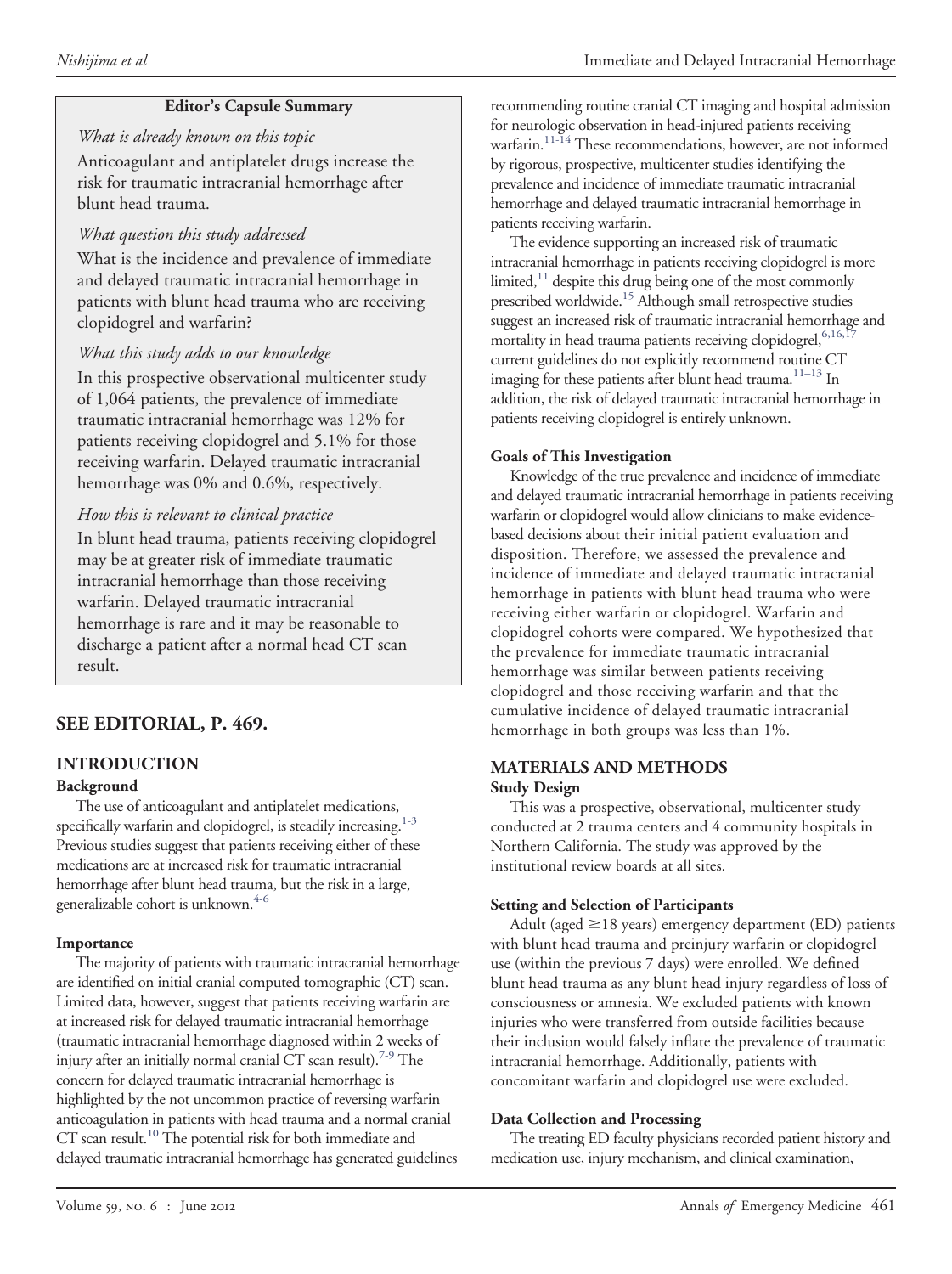including initial Glasgow Coma Scale score (GCS) and evidence of trauma above the clavicles (defined as trauma to the face, neck, or scalp) on a standardized data form (Appendix E1-E4, available online at [http://www.annemergmed.com\)](http://www.annemergmed.com) before cranial CT (if obtained). Imaging studies were obtained at the discretion of the treating physician and not dictated by study protocol. At each site, approximately 10% of patients (nonrandomly selected) had a separate, independent faculty physician assessment that was masked and completed within 60 minutes of the initial assessment to evaluate the reliability of preselected clinical variables. Data on patients eligible but not enrolled (failures of the study screening process) during ED evaluation were abstracted from their medical records to assess for enrollment bias.

#### **Outcome Measures**

Immediate traumatic intracranial hemorrhage was defined as the presence of any intracranial hemorrhage or contusion as interpreted by the faculty radiologist on the initial cranial CT scan. Patients without a cranial CT scan during initial ED evaluation were excluded from the immediate traumatic intracranial hemorrhage calculation. Delayed traumatic intracranial hemorrhage was defined as traumatic intracranial hemorrhage on cranial CT scan, occurring within 14 days after an initial normal CT scan result and in the absence of repeated head trauma. Neurosurgical intervention was defined as the use of intracranial pressure monitor or brain tissue oxygen probe, placement of a burr hole, craniotomy/craniectomy, intraventricular catheter or subdural drain, or the use of mannitol or hypertonic saline solution.

Patients were admitted to the hospital at the discretion of the emergency physician. Patients with normal cranial CT scan results and therapeutic international normalized ratio levels are not reversed at the participating centers. Electronic medical records were reviewed in a standardized fashion by research coordinators and site investigators to assess international normalized ratio results, CT scan results, ED disposition, and hospital course. Patients admitted to the hospital for at least 14 days were evaluated for the presence of delayed traumatic intracranial hemorrhage through review of the electronic medical record. Patients discharged from the ED or admitted to the hospital for fewer than 14 days received a consented, standardized telephone survey at least 14 days after the index ED visit. The 14-day follow-up was deemed sufficient to identify clinically important delayed traumatic intracranial hemorrhage[.8,18,19](#page-7-7) Repeated cranial imaging was obtained at the discretion of the patients' treating physicians. If patients were unable to be contacted by telephone survey or the electronic medical record, the Social Security Death Index was reviewed to evaluate for death.<sup>20</sup>

#### **Primary Data Analysis**

Data were compared with Stata for Windows (version 10.0; StataCorp, College Station, TX). Normally distributed continuous data were reported as the mean (SD), and ordinal or non-normally distributed continuous data were described as the median with interquartile ranges (25% to 75%). For primary, stratified, and sensitivity analyses, proportions and relative risks were presented with 95% confidence intervals (CIs). Categorical data were compared with

 $\chi^2$  test or Fisher's exact test in cases of small cell size. Interrater reliability of independent variables recorded by initial and second physicians was reported as percentage of agreement.

To ensure that differences in outcome between cohorts were not a result of differences in injury severity, we performed both stratified and sensitivity analyses. We compared the following strata: patients aged 65 years or older, patients with minor head injury (GCS scores 13 to 15), patients with an initial GCS score of 15, patients with a ground-level fall, patients with physical evidence of trauma above the clavicles, patients without concomitant aspirin use, and patients evaluated at a community hospital. In addition, we stratified the analyses by degree of anticoagulation (international normalized ratio  $\geq$  1.3 and  $\geq$  2.0). Sensitivity analyses were conducted assuming those patients without an initial cranial CT had immediate traumatic intracranial hemorrhage and did not have traumatic intracranial hemorrhage. Finally, we compared the cumulative incidence of delayed traumatic intracranial hemorrhage, assuming all patients lost to follow-up had a delayed traumatic intracranial hemorrhage.

#### **RESULTS**

#### **Characteristics of Study Subjects**

Between April 2009 and January 2011, 1,101 patients were enrolled (83.3% of all eligible patients) [\(Figure\)](#page-3-0). Comparison of patients enrolled and those eligible but not enrolled demonstrated similar characteristics (age, sex, medication use, ED cranial CT, and hospital admission) and outcomes (immediate traumatic intracranial hemorrhage, neurosurgical intervention, and inhospital mortality). Reasons for failures of the study screening process were unknown. Thirty-seven patients were excluded (25 transferred patients and 12 patients with concomitant clopidogrel and warfarin use), leaving 1,064 patients for data analysis. Of the 1,064 patients, 768 patients (72.2%) were receiving warfarin and 296 patients (27.8%) were receiving clopidogrel. There were 364 patients (34.2%) from 2 designated Level I or II trauma centers and 700 patients (65.8%) from 4 community hospitals. The most common mechanism of injury was a ground-level fall (n=887; 83.3%) followed by direct blow (n=59; 5.6%) and motor vehicle crash  $(n=51; 4.8\%)$ .

The majority  $(n=932; 87.6%)$  of patients had a GCS score of 15, and 752 (70.7%) patients had physical examination findings of head trauma above the clavicles. The primary indication for warfarin and clopidogrel use was atrial fibrillation (543/768; 70.7%) and coronary artery disease (158/296; 53.4%), respectively. Most patients reported receiving their medication less than 24 hours before injury (warfarin group 660/768, 85.9%; clopidogrel group 252/296, 85.1%). In patients receiving warfarin, 603 of 768 (78.5%) had an international normalized ratio measurement on initial evaluation in the ED (median international normalized ratio 2.5; interquartile range 2.0 to 3.3). The majority of these patients (576/603; 95.5%) had an elevated international normalized ratio ( $\geq$ 1.3), and 458 of 603 (76.0%) had an international normalized ratio  $(\geq 2.0)$ .

One thousand of the 1,064 (94.0%; 95% CI 92.4% to 95.3%) received a cranial CT during initial ED evaluation. Hospitalization rates were similar for patients receiving warfarin (271/768; 35.3%) and clopidogrel (93/296; 31.4%). Patient clinical characteristics were similar in both groups, except for headache, concomitant aspirin use,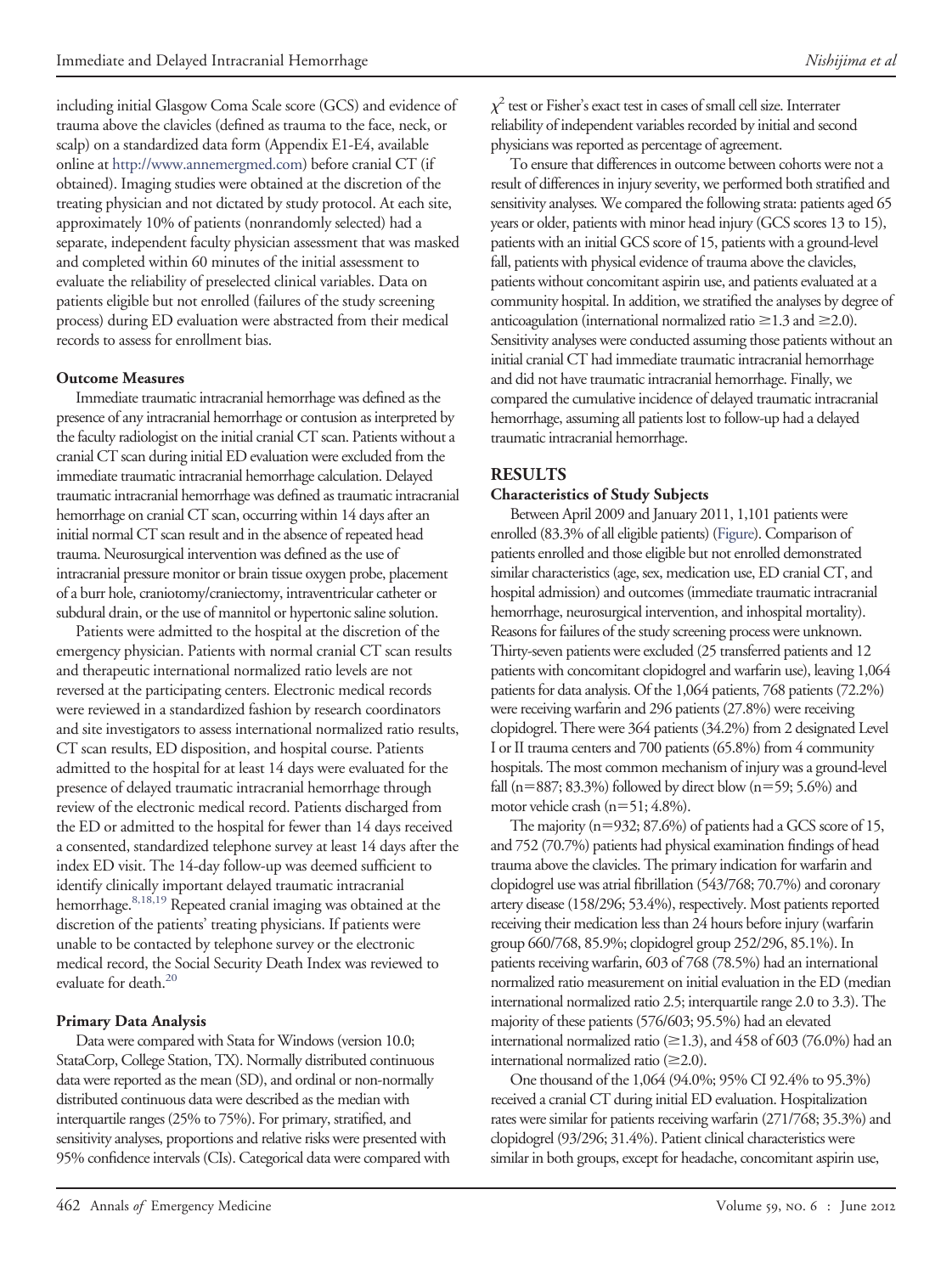

Abbreviations: CT, computed tomography; tICH, traumatic intracranial hemorrhage

<sup>a</sup> One patient lost to follow-up

<sup>b</sup> Two patients lost to follow-up

<sup>c</sup> Two patients lost to follow-up and one patient died after discharge from the emergency department

<span id="page-3-0"></span>Figure. Flow of patients in the study.

and evidence of trauma to the neck and scalp laceration, which were more common in the clopidogrel group [\(Table 1\)](#page-4-0).

#### **Main Results**

Seventy of the 1,000 patients had immediate traumatic intracranial hemorrhage on ED CT scan. The prevalence of immediate traumatic intracranial hemorrhage was higher in patients receiving clopidogrel (33/276; 12.0%; 95% CI 8.4% to 16.4%) than warfarin (37/724, 5.1%, 95% CI 3.6% to 7.0%; relative risk=2.31, 95% CI 1.48 to 3.63; *P*-.001) [\(Table 2\)](#page-5-0). Follow-up was obtained for 63 of 64 of patients not undergoing cranial CT during initial ED evaluation, and none subsequently received a diagnosed of traumatic intracranial hemorrhage. Mortality and neurosurgical intervention rates after immediate traumatic intracranial hemorrhage were not statistically different between cohorts [\(Table 2\)](#page-5-0).

The majority of patients with immediate traumatic intracranial hemorrhage (45/70; 64.3%) had a normal mental status (GCS score=15), with similar proportions between the warfarin (23/37; 62.2%) and clopidogrel (22/33; 66.7%) cohorts. Furthermore, in patients with immediate traumatic intracranial hemorrhage, 4 of 37 (10.8%) in the warfarin cohort and 6 of 33 (18.2%) in the clopidogrel cohort had no loss of consciousness, a normal mental status, and no evidence of trauma above the clavicles.

The prevalence of immediate traumatic intracranial hemorrhage varied by participating center. The prevalence of traumatic intracranial hemorrhage was highest at the Level I trauma center (12.6%; 95% CI 8.1% to 18.3%) compared with the Level II trauma center (5.0%; 95% CI 2.3% to 9.2%) and the 4 community centers (5.4%; 95% CI 3.9% to 7.4%). All clinical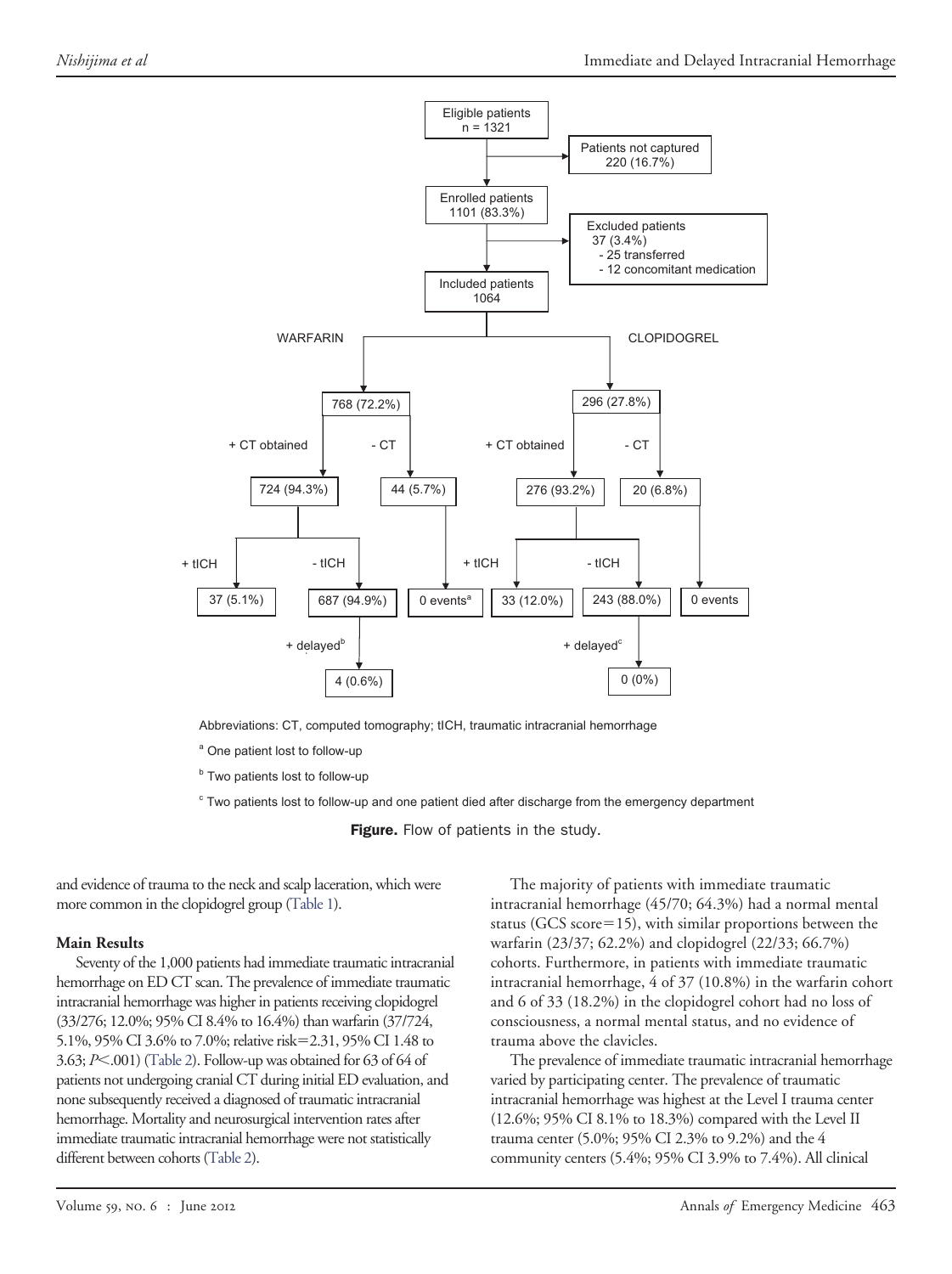<span id="page-4-0"></span>Table 1. Demographic and clinical characteristics of the study population.

|                                                        | Patients, No. (%)           |                          |                          |  |  |  |
|--------------------------------------------------------|-----------------------------|--------------------------|--------------------------|--|--|--|
| <b>Characteristic</b>                                  | <b>Total</b><br>$(n=1,064)$ | Warfarin<br>$(n=768)$    | Clopidogrel<br>$(n=296)$ |  |  |  |
| <b>Demographics</b>                                    |                             |                          |                          |  |  |  |
| Age, mean (SD), y                                      | 75.4 (12.7)                 | 75.3 (13.0)              | 75.7 (11.9)              |  |  |  |
| Male sex                                               | 502 (47.1)                  | 362 (47.1)               | 140 (47.3)               |  |  |  |
| <b>Mechanism of injury</b>                             |                             |                          |                          |  |  |  |
| Ground-level fall                                      | 887 (83.3)                  | 644 (83.9)               | 243 (82.1)               |  |  |  |
| Fall from height                                       | 37(3.5)                     | 23(3.0)                  | 14(4.7)                  |  |  |  |
| MVC, $<$ 35 miles/h                                    | 18(1.7)                     | 12(1.6)                  | 6(2.0)                   |  |  |  |
| MVC, $\geq$ 35 miles/h                                 | 24(2.3)                     | 16(2.1)                  | 8(2.7)                   |  |  |  |
| MVC, unknown speed                                     | 9(0.8)                      | 4(0.5)                   | 5(1.7)                   |  |  |  |
| Pedestrian struck by<br>automobile                     | 4(0.4)                      | 4(0.5)                   | $\mathbf 0$              |  |  |  |
| Bicyclist struck by<br>automobile                      | 4(0.4)                      | 3(0.4)                   | 1(0.3)                   |  |  |  |
| Direct blow                                            | 59(5.6)                     | 45 (5.9)                 | 14 (4.7)                 |  |  |  |
| Unknown mechanism                                      | 16(1.5)                     | 13(1.7)                  | 3(1.0)                   |  |  |  |
| Other mechanism                                        | 6(0.5)                      | 4(0.5)                   | 2(0.7)                   |  |  |  |
| <b>Clinical history</b>                                |                             |                          |                          |  |  |  |
| Vomiting                                               | 45(4.2)                     |                          |                          |  |  |  |
| Headache                                               | 357 (33.6)                  | 34 (4.4)<br>239 (31.1)   | 11 (3.7)<br>118 (39.9)   |  |  |  |
| Loss of consciousness                                  |                             |                          |                          |  |  |  |
| or amnesia                                             | 196 (18.4)                  | 136 (17.7)               | 60 (20.3)                |  |  |  |
|                                                        |                             |                          |                          |  |  |  |
| Concomitant aspirin use<br><b>Physical examination</b> | 43 (4.0)                    | 19(2.5)                  | 24 (8.1)                 |  |  |  |
| Alcohol intoxication                                   | 33(3.1)                     | 26(3.4)                  |                          |  |  |  |
| Anv evidence of trauma                                 | 752 (70.7)                  |                          | 7(2.4)                   |  |  |  |
| above the clavicles                                    |                             | 531 (69.1)               | 221 (74.7)               |  |  |  |
| Trauma to face                                         | 406 (38.2)                  | 296 (38.5)               | 110 (37.2)               |  |  |  |
| Trauma to neck                                         | 36(3.4)                     | 20(2.6)                  | 16(5.4)                  |  |  |  |
| Basilar skull fracture                                 | 2(0.2)                      | 1(0.1)                   | 1(0.3)                   |  |  |  |
|                                                        |                             |                          |                          |  |  |  |
| Scalp abrasion                                         | 157 (14.8)                  | 110 (14.3)               | 47 (15.9)                |  |  |  |
| Scalp contusion<br>Scalp laceration                    | 309 (29.0)<br>182 (17.1)    | 221 (28.8)<br>117 (15.2) | 88 (29.7)                |  |  |  |
| Normal mental status                                   |                             |                          | 65 (22.0)                |  |  |  |
| (GCS score 15)                                         | 932 (87.6)                  | 674 (87.8)               | 258 (87.2)               |  |  |  |
| Mild head injury (GCS<br>score 13-15)                  | 1035 (97.3)                 | 747 (97.3)               | 288 (97.3)               |  |  |  |
| Moderate head injury<br>$(GCS score 9-12)$             | 18(1.7)                     | 13(1.7)                  | 5(1.7)                   |  |  |  |
| Severe head injury (GCS<br>score $3-8$ )               | 11(1.0)                     | 8(1.0)                   | 3(1.0)                   |  |  |  |
| <b>ED</b> course                                       |                             |                          |                          |  |  |  |
| Initial cranial CT                                     | 1000 (94.0)                 | 724 (94.3)               | 276 (93.3)               |  |  |  |
| Admitted to hospital                                   | 364 (34.2)                  | 271 (35.3)               | 93 (31.4)                |  |  |  |
| MVC, Motor vehicle crash.                              |                             |                          |                          |  |  |  |

variables measured for interrater reliability had substantial agreement (range 87% to  $100\%$ ).<sup>21</sup>

The cumulative incidence of delayed traumatic intracranial hemorrhage was assessed in the 930 patients with an initial normal cranial CT scan by telephone survey (843; 90.6%) or electronic medical record review (83; 8.9%). Of the 4 patients lost to followup, none was identified in the Social Security Death Index.

Delayed traumatic intracranial hemorrhage was identified in 4 of 687 (0.6%; 95% CI 0.2% to 1.5%) patients receiving warfarin and 0 of 243 (0%; 95% CI 0% to 1.5%) patients receiving

clopidogrel (Figure). Two of these 4 patients were deemed nonoperable and died from extensive traumatic intracranial hemorrhage. The characteristics of the 4 patients who experienced a delayed traumatic intracranial hemorrhage are represented in [Table](#page-5-1) [3.](#page-5-1) One additional patient receiving clopidogrel died at home from unknown causes 8 days after initial ED visit and did not present to hospital at time of death.

#### **Sensitivity Analyses**

We performed both stratified and sensitivity analyses to assess the validity of our results [\(Table 4\)](#page-6-0). The stratified analyses confirm an increased risk of immediate traumatic intracranial hemorrhage in those patients receiving clopidogrel compared with warfarin across all strata. Likewise, the sensitivity analyses also confirm the increased risk of traumatic intracranial hemorrhage in patients receiving clopidogrel.

The final sensitivity analysis assessed the 4 patients lost to follow-up and the 1 death from unknown causes. Assuming all patients had a delayed traumatic intracranial hemorrhage, its cumulative incidence would increase to 6 of 687 patients (0.9%; 95% CI 0.3% to 1.9%) in the warfarin group and 3 of 243 (1.2%; 95% CI 0.3% to 3.6%) in the clopidogrel group.

#### **LIMITATIONS**

Our results should be interpreted in the context of several limitations. This was an observational study; thus, CT scans were not obtained for all patients and ethical considerations prevented CT scanning solely for study purposes. Some patients not undergoing CT scan during initial ED visit potentially had an undiagnosed traumatic intracranial hemorrhage, although none was identified in follow-up. Furthermore, some patients with a negative initial CT scan result may have eventually developed an undiagnosed delayed traumatic intracranial hemorrhage. We did, however, obtain clinical follow-up, which is a reasonable method to evaluate for clinically important outcomes when the definitive test is not ethical or feasible. $^{22}$  $^{22}$  $^{22}$ The increased risk of immediate traumatic intracranial hemorrhage in the clopidogrel cohort may be attributed to the higher prevalence of concomitant aspirin use compared with the warfarin cohort (8.1% versus 2.5%). However, we conducted a subgroup analysis excluding patients with concomitant aspirin use, and the clopidogrel cohort maintained a significant increased risk for immediate traumatic intracranial hemorrhage compared with the warfarin cohort. We did not collect data on patients with isolated preinjury aspirin use $^{23}$  $^{23}$  $^{23}$  or patients without preinjury antiplatelet or anticoagulation use. Finally, patients receiving warfarin may be more acutely aware of the bleeding risks associated with their medication than those receiving clopidogrel. Therefore, patients receiving warfarin may be more apt to seek emergency care, even with trivial head trauma, and thus have less severe mechanisms of injury compared with patients receiving clopidogrel. We were unable, however, to identify such behavior because the clinical characteristics, mechanism of injury, and CT scan rate were similar overall between the warfarin and clopidogrel groups.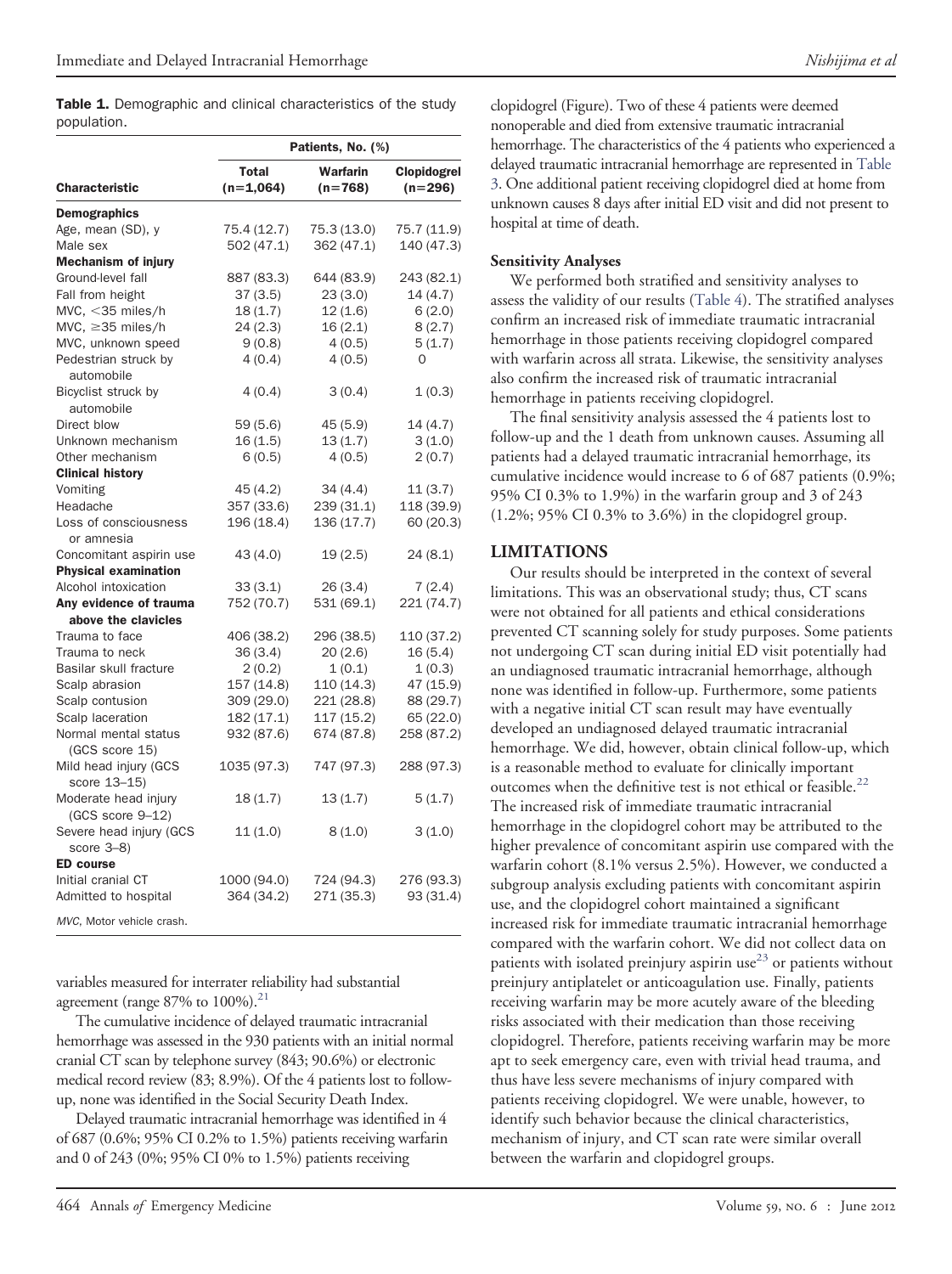#### <span id="page-5-0"></span>Table 2. Prevalence of traumatic intracranial hemorrhage, neurosurgical intervention, and mortality.

|                                                    |                             | Differences in               |                             |                             |  |
|----------------------------------------------------|-----------------------------|------------------------------|-----------------------------|-----------------------------|--|
| <b>Outcome Measures</b>                            | <b>Total</b><br>$(n=1,064)$ | <b>Warfarin</b><br>$(n=768)$ | Clopidogrel<br>$(n=296)$    | Proportions,<br>% (95% CI)  |  |
| Immediate tICH*                                    | 70/1,000 (7.0) [5.5 to 8.8] | 37/724 (5.1) [3.6 to 7.0]    | 33/276 (12.0) [8.4 to 16.4] | $6.8(2.7 \text{ to } 11.0)$ |  |
| Inhospital mortality after<br>immediate tICH       | 15/70 (21.4) [12.5 to 32.9] | 8/37 (21.6) [9.8 to 38.2]    | 7/33 (21.2) [9.0 to 38.9]   | $-0.4$ ( $-19.7$ to 18.8)   |  |
| Neurosurgical intervention<br>after immediate tICH | 12/70 (17.1) [9.2 to 28.0]  | 5/37 (13.5) [4.5 to 28.8]    | 7/33 (21.2) [9.0 to 38.9]   | $7.6(-10.1$ to 25.5)        |  |
| Delayed tlCH <sup>+§</sup>                         | 4/930 (0.4) [0.1 to 1.1]    | 4/687 (0.6) [0.2 to 1.5]     | $0/243(0.0)$ [0.0 to 1.5]   | $-0.6$ ( $-1.1$ to 0.0)     |  |

\*Immediate tICH is defined as the presence of tICH on initial cranial CT.

† Sixty-four patients did not receive initial cranial CT.

‡ Delayed tICH is defined as the presence of tICH on cranial CT or autopsy after negative initial cranial CT result without new head trauma.

§Four patients were lost to follow-up (2 warfarin and 2 clopidogrel) and 1 patient died after discharge from the ED (clopidogrel).

<span id="page-5-1"></span>

|  |  |  |  |  |  | Table 3. Patients with delayed traumatic intracranial hemorrhage (all with preinjury warfarin use). |  |  |  |  |  |  |
|--|--|--|--|--|--|-----------------------------------------------------------------------------------------------------|--|--|--|--|--|--|
|--|--|--|--|--|--|-----------------------------------------------------------------------------------------------------|--|--|--|--|--|--|

| <b>Patient</b><br>Sex and<br>Age, Years | <b>Mechanism of</b><br><b>Injury</b>          | <b>Initial</b><br><b>GCS</b><br><b>Score</b> | <b>Initial</b><br><b>INR</b> | <b>Repeated Cranial CT</b><br><b>Findings (Days After</b><br><b>Initial Cranial CT)</b>                              | Neurosurgical Intervention/<br><b>Inhospital Mortality</b><br>(Days After Initial<br><b>Cranial CT)</b> | <b>Comments</b>                                                                                                                                                                          |
|-----------------------------------------|-----------------------------------------------|----------------------------------------------|------------------------------|----------------------------------------------------------------------------------------------------------------------|---------------------------------------------------------------------------------------------------------|------------------------------------------------------------------------------------------------------------------------------------------------------------------------------------------|
| Woman, 63                               | Ground-level fall.<br>isolated head<br>injury | 15                                           | 1.15                         | Massive subdural<br>hematoma with uncal<br>herniation (3)                                                            | Mannitol/died (3)                                                                                       | Patient was discharged home from initial<br>ED visit. She was found obtunded at<br>home 3 days later. She was taken<br>immediately to the ED and died in the<br>hospital the same day.   |
| Man, 63                                 | Ground-level fall.<br>isolated head<br>injury | 15                                           | 1.50                         | Small intraparenchymal<br>contusion and<br>subarachnoid<br>hemorrhage (1)                                            | No/no                                                                                                   | Patient was admitted to the hospital.<br>Routine repeated cranial CT showed a<br>small tICH. Discharged home HD 4.                                                                       |
| Man, 79                                 | Ground-level fall.<br>isolated head<br>injury | 15                                           | 4.95                         | Small intraventricular<br>hemorrhage (7)                                                                             | No/no                                                                                                   | Patient was admitted to the hospital.<br>Repeated cranial CT obtained for a<br>change in mental status on HD 7.<br>Patient improved and was discharged<br>home on HD 8.                  |
| Man, 91                                 | Ground-level fall.<br>isolated head<br>injury | 15                                           | 1.90                         | Large intraparenchymal,<br>subarachnoid, and<br>intraventricular<br>hemorrhage with<br>midline shift of 9.3<br>mm(3) | $No$ /died $(7)$                                                                                        | Patient was admitted to the hospital. On<br>HD 3, repeated cranial CT obtained for<br>a change in mental status<br>demonstrated a large tICH, and<br>patient was made DNR. Died on HD 7. |
|                                         |                                               |                                              |                              | INR, International normalized ratio; HD, hospital day; DNR, do not resuscitate.                                      |                                                                                                         |                                                                                                                                                                                          |

#### **DISCUSSION**

Contrary to our hypothesis, the prevalence of immediate traumatic intracranial hemorrhage in patients with clopidogrel was significantly higher compared with those receiving warfarin despite the cohorts' having similar characteristics. Additionally, we determined in a large and generalizable cohort of patients receiving warfarin or clopidogrel that the development of a delayed traumatic intracranial hemorrhage after a negative initial cranial CT scan result is rare and does not warrant routine hospitalization for observation or immediate anticoagulation reversal with blood products.

To our knowledge, this is the first large, prospective study of head-injured patients with preinjury warfarin or clopidogrel use. We identified 10 warfarin and 3 clopidogrel studies that reported a prevalence of immediate traumatic intracranial

hemorrhage.  $4,6,24$ -32 The prevalence for immediate traumatic intracranial hemorrhage in patients with preinjury warfarin use ranged from 0% to  $65\%$ .  $4.24-32$  The 3 studies evaluating immediate traumatic intracranial hemorrhage in patients with preinjury clopidogrel use demonstrated a prevalence of traumatic intracranial hemorrhage ranging from 36% to 71%.[6,25,26](#page-7-6) The overall quality of these studies, however, was limited because the majority were small  $(<$  100 patients), retrospective registry studies. These studies suffered from significant inclusion bias because the sampled population originated from a trauma registry (patients admitted to a trauma center) and excluded not only patients evaluated and discharged from the trauma center ED but also all patients evaluated at community hospitals. In addition, the prevalence of traumatic intracranial hemorrhage was likely falsely elevated because of the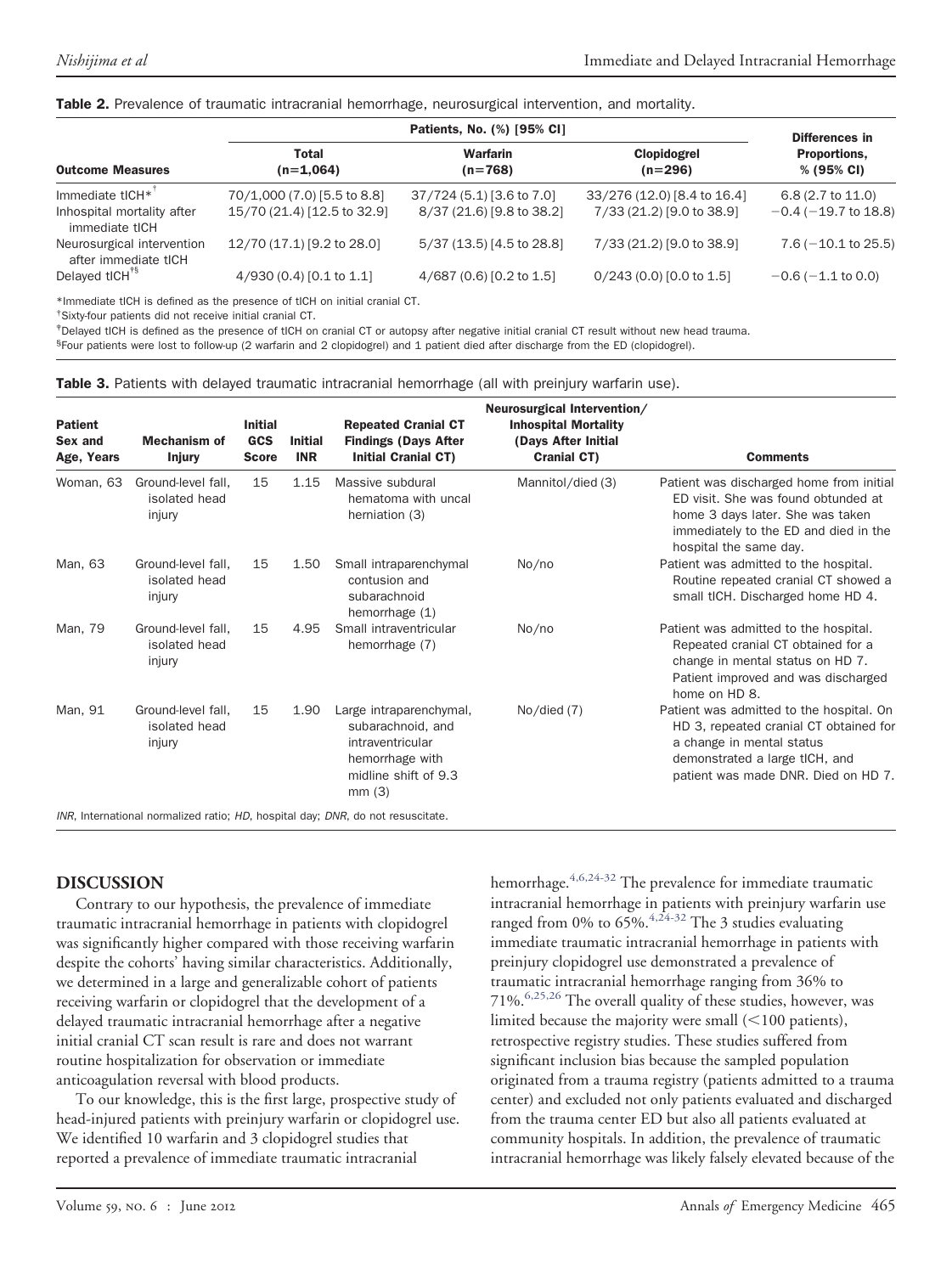<span id="page-6-0"></span>

|  |  | Table 4. Stratified and sensitivity analyses for immediate traumatic intracranial hemorrhage. |  |  |  |  |  |
|--|--|-----------------------------------------------------------------------------------------------|--|--|--|--|--|
|--|--|-----------------------------------------------------------------------------------------------|--|--|--|--|--|

|                                                                                            |                              | Patients, No. (%) [95% CI]   | Differences in              |                                            |  |
|--------------------------------------------------------------------------------------------|------------------------------|------------------------------|-----------------------------|--------------------------------------------|--|
| Analyses*                                                                                  | <b>Warfarin</b><br>$(n=768)$ | Clopidogrel<br>$(n=296)$     | Proportions,<br>% (95% CI)  | <b>Relative Risk</b><br>$(95% \text{ Cl})$ |  |
| Primary analysis                                                                           | 37/724 (5.1) [3.6 to 7.0]    | 33/276 (12.0) [8.4 to 16.3]  | 6.8 (2.7 to 11.0)           | 2.31 (1.48 to 3.63)                        |  |
| Patients 65 y or older                                                                     | 33/594 (5.6) [3.9 to 7.7]    | 24/217 (11.1) [7.2 to 16.0]  | $5.5(3.7)$ to $7.4$ )       | 1.99 (1.20 to 3.29)                        |  |
| Patients with GCS score 13-15                                                              | 30/703 (4.3) [2.9 to 6.0]    | 29/268 (10.8) [7.4 to 15.2]  | $6.6(2.5 \text{ to } 10.6)$ | 2.54 (1.55 to 4.14)                        |  |
| Patients with GCS score 15                                                                 | 23/631 (3.6) [2.3 to 5.4]    | 22/239 (9.2) [5.9 to 13.6]   | $5.6(2.2 \text{ to } 9.5)$  | 2.53 (1.44 to 4.44)                        |  |
| Patients with ground-level fall                                                            | 30/608 (4.9) [3.4 to 7.0]    | 27/225 (12.0) [8.1 to 17.0]  | $7.1(2.5 \text{ to } 11.6)$ | 2.43 (1.48 to 4.00)                        |  |
| Patients with evidence of trauma<br>above the clavicles                                    | 29/502 (5.7) [3.9 to 8.2]    | 21/205 (10.2) [6.4 to 15.2]  | $4.5(-0.2 \text{ to } 9.1)$ | 1.77 (1.04 to 3.04)                        |  |
| Patients without concomitant<br>aspirin use                                                | 36/705 (5.1) [3.6 to 7.0]    | 29/252 (11.5) [7.8 to 16.1]  | 6.4 (2.1 to 10.7)           | 2.25 (1.41 to 3.60)                        |  |
| Patients evaluated at community<br>hospitals                                               | 21/485 (4.3) [2.7 to 6.5]    | 17/161 (10.6) [6.3 to 16.4]  | $6.2(1.1 \text{ to } 11.3)$ | 2.44 (1.32 to 4.51)                        |  |
| Warfarin patients with INR $\geq$ 1.3                                                      | 35/556 (6.3) [4.4 to 8.6]    | 33/276 (12.0) [8.4 to 16.3]  | $5.7(1.3 \text{ to } 10.0)$ | 1.90 (1.21 to 2.99)                        |  |
| Warfarin patients with INR $\geq$ 2.0                                                      | 31/441 (7.0) [4.8 to 9.8]    | 33/276 (12.0) [8.4 to 16.3]  | $4.9(0.4 \text{ to } 9.4)$  | 1.70 (1.07 to 2.71)                        |  |
| Assume patients without cranial CT<br>imaging did not have immediate<br>tICH               | 37/768 (4.8) [3.4 to 6.6]    | 33/296 (11.1) [7.8 to 15.3]  | $6.3(2.4 \text{ to } 10.2)$ | 2.31 (1.48 to 3.63)                        |  |
| Assume patients without cranial CT<br>imaging had immediate tICH                           | 81/768 (10.5) [8.5 to 12.9]  | 53/296 (17.9) [13.7 to 22.8] | 7.4 (2.5 to 12.2)           | 1.70 (1.23 to 2.34)                        |  |
| *Based on patients who received a cranial CT scan on initial evaluation after head injury. |                              |                              |                             |                                            |  |

inclusion of patients transferred to a trauma center. Our study is unique in that a majority of patients were evaluated at community hospitals. Furthermore, we included all patients with any degree of head trauma. Thus, the current study identifies the prevalence of traumatic intracranial hemorrhage in a more generalizable population than those sampled from trauma registries. Numerous case reports and case series described delayed traumatic intracranial hemorrhage, though to our knowledge no previous study evaluated the cumulative incidence of delayed traumatic intracranial hemorrhage. $7-9$ 

Current guidelines recommend that patients with head trauma and preinjury warfarin undergo routine cranial CT imaging.<sup>11-14</sup> These recommendations are based on theoretical risk and retrospective data because large, prospective studies excluded anticoagulated patients or did not specifically study patients receiving warfarin.<sup>33-36</sup> Despite the lower prevalence of traumatic intracranial hemorrhage in this study, the results confirm the substantial risk of traumatic intracranial hemorrhage in patients with blunt head trauma who are receiving warfarin and the benefit of routine cranial CT imaging, even in community hospitals. Previous guidelines, however, do not consider preinjury clopidogrel an indication for cranial imaging, $11-13$  despite retrospective data suggesting an increased risk for traumatic intracranial hemorrhage.<sup>6,16,17</sup> The current results indicate that the approach to the head-injured patient with preinjury clopidogrel should be similar to that for the head-injured patient with preinjury warfarin use: liberal cranial imaging. Because delayed diagnosis of traumatic intracranial hemorrhage increases morbidity and mortality, early diagnosis of traumatic intracranial hemorrhage is important to initiate treatment, including coagulopathy reversal or neurosurgical intervention[.37-39](#page-8-5)

The prevalence of immediate traumatic intracranial hemorrhage in well-appearing patients is also very concerning. More than 60% of patients with immediate traumatic intracranial hemorrhage in both warfarin and clopidogrel cohorts had a normal mental status  $(GCS score=15)$ . Additionally, a significant proportion of patients (11% in the warfarin cohort and 18% in the clopidogrel cohort) had no loss of consciousness, a normal mental status, and no physical evidence of trauma above the clavicles. Current National Institute for Health and Clinical Excellence head injury guidelines (updated 2007) recommend urgent  $(<$  1 hour) CT imaging in patients with head injury and preinjury warfarin use, provided they sustain loss of consciousness or amnesia.<sup>12</sup> In our study, 49 of 70 (70%) patients with immediate traumatic intracranial hemorrhage did not sustain loss of consciousness or amnesia. We recommend routine urgent CT imaging in head-injured patients with previous warfarin or clopidogrel use, even in well-appearing patients without a history of loss of consciousness or amnesia.

The concern for delayed traumatic intracranial hemorrhage in patients with warfarin use stems from case reports and case series, $7-9$  leading guidelines to recommend routine admission for all head-injured patients receiving warfarin despite a normal cranial CT scan result.<sup>[14](#page-7-9)</sup> Moreover, a survey of clinical practices among North American trauma surgeons indicated that 74% of respondents reverse patients receiving warfarin who have blunt head trauma despite a normal cranial CT scan result.<sup>[10](#page-7-3)</sup> Furthermore, 66% of respondents reverse these patients with fresh frozen plasma. $10$  Our results indicate that delayed traumatic intracranial hemorrhage occurs infrequently  $(<$ 1%) in both populations. Thus, patients receiving warfarin or clopidogrel who have a normal cranial CT scan result and no other indications for admission may be discharged home, albeit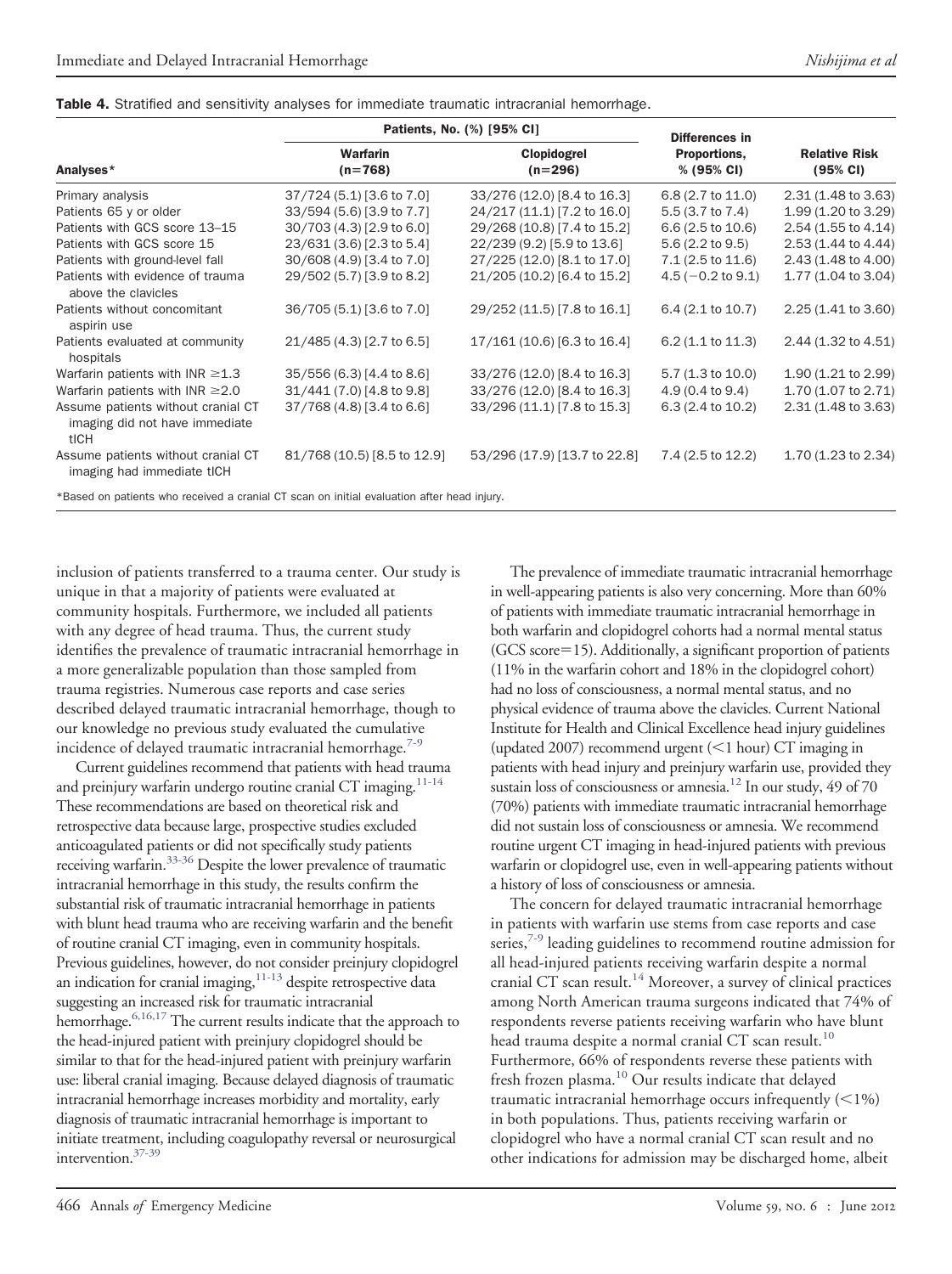with explicit discharge instructions and close follow-up. More important, these patients do not need to have their therapeutic anticoagulation aggressively reversed with blood products. In patients with supratherapeutic international normalized ratio levels, we recommend appropriate medical treatment following current guidelines.<sup>[40](#page-8-6)</sup>

In summary, ED patients with blunt head trauma and preinjury clopidogrel use have a significantly higher prevalence of immediate traumatic intracranial hemorrhage compared with those with preinjury warfarin use. Routine cranial CT imaging is generally indicated in patients with blunt head trauma who are receiving clopidogrel or warfarin, regardless of the clinical findings. The cumulative incidence of delayed traumatic intracranial hemorrhage is very low for both groups, suggesting that in patients with a normal cranial CT scan result, anticoagulation reversal is unnecessary and discharging them home from the ED may be reasonable. Because delayed traumatic intracranial hemorrhage may rarely occur, routine follow-up and appropriate discharge instructions are necessary.

#### *Supervising editor:* Robert A. De Lorenzo, MD, MSM

*Author contributions:* DKN had full access to all of the data in the study and takes responsibility for the integrity of the data and the accuracy of the data analysis. DKN, ASR, and JFH conducted the analysis and interpretation of data. All authors contributed to the study conception and design, acquisition of data, drafting and critical revision of the article, obtaining funding, and approval of the final article. DKN takes responsibility for the paper as a whole.

*Funding and support:* By *Annals* policy, all authors are required to disclose any and all commercial, financial, and other relationships in any way related to the subject of this article as per ICMJE conflict of interest guidelines (see [www.icmje.](http://www.icmje.org) [org\)](http://www.icmje.org). The authors have stated that no such relationships exist. This work was supported by the Garfield Memorial Fund (Kaiser Permanente). Dr. Nishijima was supported through a Mentored Clinical Research Training Program Award (K30 and KL2), grant UL1 RR024146 from the National Center for Research Resources (NCRR), a component of the National Institutes of Health (NIH), and NIH Roadmap for Medical Research. The Garfield Memorial Fund, NCRR, and NIH had no role in the design and conduct of the study, in the analysis or interpretation of the data, or in the preparation of the data.

*Publication dates:* Received for publication December 1, 2011. Revisions received January 16, 2012; February 27, 2012; and March 23, 2012. Accepted for publication April 4, 2012.

Presented at the Society for Academic Emergency Medicine national meeting, June 2011, Boston, MA.

The views expressed in this article are solely the responsibility of the authors and do not necessarily represent the official view of NCRR, NIH, or Kaiser Permanente. Information on the NCRR is available at [http://www.ncrr.nih.gov/.](http://www.ncrr.nih.gov/) Information on Re-engineering the Clinical Research Enterprise can be

obtained from [http://nihroadmap.nih.gov/clinicalresearch/](http://nihroadmap.nih.gov/clinicalresearch/overview-translational.asp) [overview-translational.asp.](http://nihroadmap.nih.gov/clinicalresearch/overview-translational.asp)

*Address for correspondence:* Daniel K. Nishijima, MD, MAS, E-mail [daniel.nishijima@ucdmc.ucdavis.edu.](mailto:daniel.nishijima@ucdmc.ucdavis.edu)

#### <span id="page-7-0"></span>**REFERENCES**

- 1. Quintero-Gonzalez JA. [Fifty years of clinical use of warfarin]. *Invest Clin*. 2010;51:269-287.
- <span id="page-7-10"></span>2. Virjo I, Makela K, Aho J, et al. Who receives anticoagulant treatment with warfarin and why? a population-based study in Finland. *Scand J Prim Heath Care*. 2010;28:237-241.
- <span id="page-7-11"></span>3. Ostini R, Hegney D, Mackson JM, et al. Why is the use of clopidogrel increasing rapidly in Australia? an exploration of geographical location, age, sex and cardiac stenting rates as possible influences on clopidogrel use. *Pharmacoepidemiol Drug Saf*. 2008;17:1077-1090.
- <span id="page-7-1"></span>4. Li J, Brown J, Levine M. Mild head injury, anticoagulants, and risk of intracranial injury. *Lancet*. 2001;357:771-772.
- 5. Mina AA, Knipfer JF, Park DY, et al. Intracranial complications of preinjury anticoagulation in trauma patients with head injury. *J Trauma*. 2002;53:668-672.
- <span id="page-7-6"></span>6. Jones K, Sharp C, Mangram AJ, et al. The effects of preinjury clopidogrel use on older trauma patients with head injuries. *Am J Surg*. 2006;192:743-745.
- <span id="page-7-7"></span><span id="page-7-2"></span>7. Cohen DB, Rinker C, Wilberger JE. Traumatic brain injury in anticoagulated patients. *J Trauma*. 2006;60:553-557.
- 8. Itshayek E, Rosenthal G, Fraifeld S, et al. Delayed posttraumatic acute subdural hematoma in elderly patients on anticoagulation. *Neurosurgery*. 2006;58:E851-856; discussion E851– 856.
- 9. Reynolds FD, Dietz PA, Higgins D, et al. Time to deterioration of the elderly, anticoagulated, minor head injury patient who presents without evidence of neurologic abnormality. *J Trauma*. 2003;54:492-496.
- <span id="page-7-3"></span>10. Coimbra R, Hoyt DB, Anjaria DJ, et al. Reversal of anticoagulation in trauma: a North-American survey on clinical practices among trauma surgeons. *J Trauma*. 2005;59:375-382.
- <span id="page-7-4"></span>11. Jagoda AS, Bazarian JJ, Bruns JJ Jr, et al. Clinical policy: neuroimaging and decisionmaking in adult mild traumatic brain injury in the acute setting. *Ann Emerg Med*. 2008;52:714-748.
- <span id="page-7-8"></span>12. National Collaborative Centre for Acute Care and National Institute for Health and Clinical Excellence. Head injury: triage, assessment, investigation and early management of head injury in infants, children, and adults. Available at: [http://www.nice.org.](http://www.nice.org.uk/nicemedia/pdf/CG56NICEGuideline.pdf) [uk/nicemedia/pdf/CG56NICEGuideline.pdf.](http://www.nice.org.uk/nicemedia/pdf/CG56NICEGuideline.pdf) Accessed February 24, 2012.
- 13. Servadei F, Teasdale G, Merry G. Defining acute mild head injury in adults: a proposal based on prognostic factors, diagnosis, and management. *J Neurotrauma*. 2001;18:657-664.
- <span id="page-7-9"></span>14. Vos PE, Battistin L, Birbamer G, et al. EFNS guideline on mild traumatic brain injury: report of an EFNS task force. *Eur J Neurol*. 2002;9:207-219.
- <span id="page-7-5"></span>15. IMS. Top 20 global products, 2010, total audited markets. Available at: [http://imshealth.com/deployedfiles/imshealth/](http://imshealth.com/deployedfiles/imshealth/Global/Content/StaticFile/Top_Line_Data/Top_20_Global_Products.pdf) [Global/Content/StaticFile/Top\\_Line\\_Data/Top\\_20\\_Global\\_](http://imshealth.com/deployedfiles/imshealth/Global/Content/StaticFile/Top_Line_Data/Top_20_Global_Products.pdf) [Products.pdf.](http://imshealth.com/deployedfiles/imshealth/Global/Content/StaticFile/Top_Line_Data/Top_20_Global_Products.pdf) Accessed February 24, 2012.
- 16. Ohm C, Mina A, Howells G, et al. Effects of antiplatelet agents on outcomes for elderly patients with traumatic intracranial hemorrhage. *J Trauma*. 2005;58:518-522.
- 17. Wong DK, Lurie F, Wong LL. The effects of clopidogrel on elderly traumatic brain injured patients. *J Trauma*. 2008;65:1303-1308.
- 18. Diaz FG, Yock DH Jr, Larson D, et al. Early diagnosis of delayed posttraumatic intracerebral hematomas. *J Neurosurg*. 1979;50: 217-223.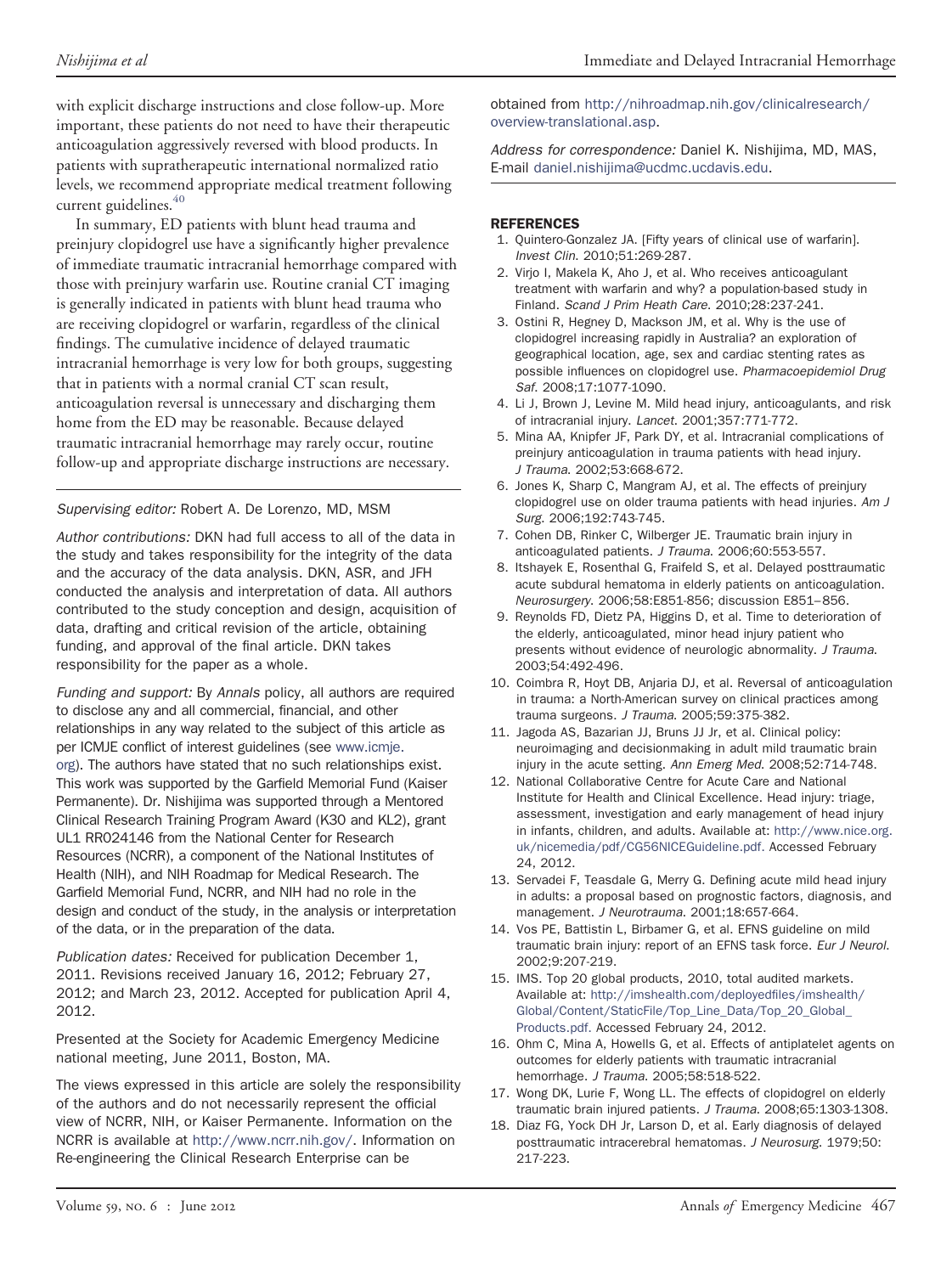- 19. Poon WS, Rehman SU, Poon CY, et al. Traumatic extradural hematoma of delayed onset is not a rarity. *Neurosurgery*. 1992; 30:681-686.
- <span id="page-8-0"></span>20. Quinn J, Kramer N, McDermott D. Validation of the Social Security Death Index (SSDI): an important readily-available outcomes database for researchers. *West J Emerg Med*. 2008;9:6-8.
- <span id="page-8-1"></span>21. Landis JR, Koch GG. The measurement of observer agreement for categorical data. *Biometrics*. 1977;33:159-174.
- <span id="page-8-2"></span>22. Jaeschke R, Guyatt G, Sackett DL. Users' guides to the medical literature. III. How to use an article about a diagnostic test. A. Are the results of the study valid? Evidence-Based Medicine Working Group. *JAMA*. 1994;271:389-391.
- <span id="page-8-3"></span>23. Hensrud DD, Engle DD, Scheitel SM. Underreporting the use of dietary supplements and nonprescription medications among patients undergoing a periodic health examination. *Mayo Clin Proc*. 1999;74:443-447.
- 24. Claudia C, Claudia R, Agostino O, et al. Minor head injury in warfarinized patients: indicators of risk for intracranial hemorrhage. *J Trauma*. 2011;70:906-909.
- 25. Brewer ES, Reznikov B, Liberman RF, et al. Incidence and predictors of intracranial hemorrhage after minor head trauma in patients taking anticoagulant and antiplatelet medication. *J Trauma*. 2011;70:E1–5.
- 26. Pieracci FM, Eachempati SR, Shou J, et al. Degree of anticoagulation, but not warfarin use itself, predicts adverse outcomes after traumatic brain injury in elderly trauma patients. *J Trauma*. 2007;63:525-530.
- 27. Franko J, Kish KJ, O'Connell BG, et al. Advanced age and preinjury warfarin anticoagulation increase the risk of mortality after head trauma. *J Trauma*. 2006;61:107-110.
- 28. Ivascu FA, Howells GA, Junn FS, et al. Rapid warfarin reversal in anticoagulated patients with traumatic intracranial hemorrhage reduces hemorrhage progression and mortality. *J Trauma*. 2005; 59:1131-1137; discussion 1137–1139.
- 29. Gittleman AM, Ortiz AO, Keating DP, et al. Indications for CT in patients receiving anticoagulation after head trauma. *Am J Neuroradiol*. 2005;26:603-606.
- 30. Mina AA, Bair HA, Howells GA, et al. Complications of preinjury warfarin use in the trauma patient. *J Trauma*. 2003;54:842- 847.
- 31. Garra G, Nashed AH, Capobianco L. Minor head trauma in anticoagulated patients. *Acad Emerg Med*. 1999;6:121-124.
- 32. Major J, Reed MJ. A retrospective review of patients with head injury with coexistent anticoagulant and antiplatelet use admitted from a UK emergency department. *Emerg Med J*. 2009;26:871- 876.
- <span id="page-8-4"></span>33. Haydel MJ, Preston CA, Mills TJ, et al. Indications for computed tomography in patients with minor head injury. *N Engl J Med*. 2000;343:100-105.
- 34. Smits M, Dippel DW, de Haan GG, et al. External validation of the Canadian CT Head Rule and the New Orleans Criteria for CT scanning in patients with minor head injury. *JAMA*. 2005;294: 1519-1525.
- 35. Stiell IG, Clement CM, Rowe BH, et al. Comparison of the Canadian CT Head Rule and the New Orleans Criteria in patients with minor head injury. *JAMA*. 2005;294:1511-1518.
- 36. Stiell IG, Wells GA, Vandemheen K, et al. The Canadian CT Head Rule for patients with minor head injury. *Lancet*. 2001;357:1391- 1396.
- <span id="page-8-5"></span>37. Cohen JE, Montero A, Israel ZH. Prognosis and clinical relevance of anisocoria-craniotomy latency for epidural hematoma in comatose patients. *J Trauma*. 1996;41:120-122.
- 38. Haselsberger K, Pucher R, Auer LM. Prognosis after acute subdural or epidural haemorrhage. *Acta Neurochir (Wien)*. 1988;90:111-116.
- 39. Seelig JM, Becker DP, Miller JD, et al. Traumatic acute subdural hematoma: major mortality reduction in comatose patients treated within four hours. *N Engl J Med*. 1981;304: 1511-1518.
- <span id="page-8-6"></span>40. Ansell J, Hirsh J, Hylek E, et al. Pharmacology and management of the vitamin K antagonists: American College of Chest Physicians evidence-based clinical practice guidelines (8th edition). *Chest*. 2008;133(6 suppl):160S-198S.

### IMAGES IN EMERGENCY MEDICINE *(continued from p. 456)*

### **DIAGNOSIS:**

*Traumatic mydriasis with hyphema.* In blunt ocular trauma, the anterior chamber is compressed, forcefully dilating the pupil. This can injure the iris sphincter, dilator muscles, or nerves of the ciliary plexus to form a traumatic mydriasis, which manifests as a moderately dilated pupil with diminished accommodation and reactivity.<sup>[1](#page-7-0)</sup> Visual acuity can be normal or impaired, and intraocular pressure may range from low to high.<sup>[2](#page-7-10)</sup> Treatment with ophthalmic cycloplegics is typically initially used to relax the iris and ciliary body in this often permanent defect.<sup>[1,2](#page-7-0)</sup>

Like traumatic mydriasis, hyphemas may herald significant intraocular injuries. This patient was found to have an associated cyclodialysis—a tear between the uveal tissue and sclera commonly caused by blunt ocular trauma, which allows additional flow of aqueous humor from the anterior segment into the suprachoroidal space.<sup>[3](#page-7-11)</sup>

#### **REFERENCES**

- 1. Kawasaki A. Disorders of pupillary function, accommodation and lacrimation. In: Miller NR, Newman NJ, Biousse V, et al, eds. *Walsh and Hoyt Clinical Neuro-ophthalmology*. 6th ed. Baltimore, MD: Williams & Wilkins; 2005:743.
- 2. Goldman RD, Rothrock SG. Oral, ocular, and maxillofacial trauma. In: Baren JM, Rothrock SG, Brennan J, et al, eds. *Pediatric Emergency Medicine*. Philadelphia, PA: Saunders; 2008:160.
- 3. Ioannidis AS, Barton K. Cyclodialysis cleft: causes and repair. *Curr Opin Ophthalmol*. 2010;21:150-154.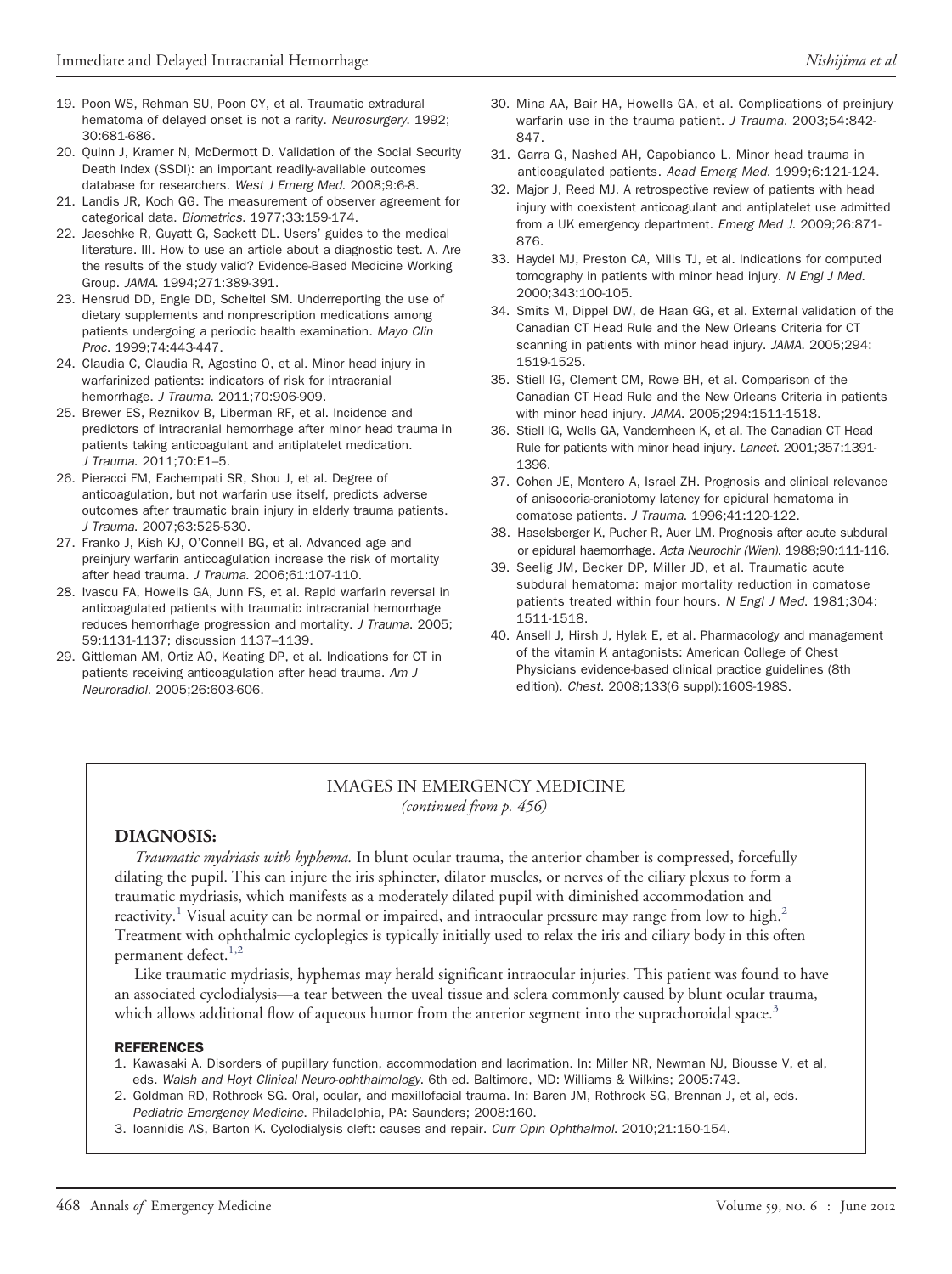### **APPENDIX E1.** Data collection form for the emergency department.

|                                                                                                                                                                                                                                                      | Patient Stamp Here:                                                                                                                                                                                                           |
|------------------------------------------------------------------------------------------------------------------------------------------------------------------------------------------------------------------------------------------------------|-------------------------------------------------------------------------------------------------------------------------------------------------------------------------------------------------------------------------------|
| Coumadin/Plavix Head Trauma Study v.7.30.09                                                                                                                                                                                                          |                                                                                                                                                                                                                               |
|                                                                                                                                                                                                                                                      | If no patient stamp:                                                                                                                                                                                                          |
| Trauma Code: $\Box$ 911 $\Box$ 922 $\Box$ 933<br>$\Box$ no code                                                                                                                                                                                      |                                                                                                                                                                                                                               |
| Date of ED arrival: $\angle$ / Time of arrival: $\Box$ $\Box$ AM $\Box$ PM                                                                                                                                                                           | MRN: WELL ARE A CONTROL TO A CONTROL TO A CONTROL TO A CONTROL TO A CONTROL TO A CONTROL TO A CONTROL TO A CONTROL TO A CONTROL TO A CONTROL TO A CONTROL TO A CONTROL TO A CONTROL TO A CONTROL TO A CONTROL TO A CONTROL TO |
| Date of injury:                                                                                                                                                                                                                                      |                                                                                                                                                                                                                               |
| Patient contact phone numbers (please check in EMR and patient to confirm contact info):<br>$\Box$ Verified<br>$\Box$ Not verified<br>$\Box$ If no number in EMR $\rightarrow$ phone no. (                                                           |                                                                                                                                                                                                                               |
| phone no. (<br>Mode of arrival:<br>Transfer from outside hospital/ED?<br>$\Box$ Private car $\Box$ Ambulance<br>$\Box$ Yes $\Box$ No                                                                                                                 |                                                                                                                                                                                                                               |
| <b>Reported Med(s):</b><br>Last dose?                                                                                                                                                                                                                |                                                                                                                                                                                                                               |
| $\Box$ warfarin/coumadin<br>$\Box$ within 24 hrs<br>$\Box$ 24-48 hrs<br>$\Box$ 48-72 hrs<br>$\Box$ 3-7 days                                                                                                                                          | $\square$ >7 days<br>$\Box$ unknown                                                                                                                                                                                           |
| $\Box$ clopidogrel/plavix<br>$\Box$ within 24 hrs<br>$\square$ 24-48 hrs<br>$\Box$ 48-72 hrs<br>$\Box$ 3-7 days                                                                                                                                      | $\square$ >7 days<br>$\Box$ unknown                                                                                                                                                                                           |
| $\Box$ aspirin<br>$\Box$ within 24 hrs<br>$\Box$ 24-48 hrs<br>$\Box$ 3-7 days<br>$\Box$ 48-72 hrs                                                                                                                                                    | $\square$ >7 days<br>$\Box$ unknown                                                                                                                                                                                           |
| Why is patient taking<br>Why is patient taking                                                                                                                                                                                                       | Mechanism of injury:                                                                                                                                                                                                          |
| coumadin/warfarin?<br>plavix/clopidogrel?                                                                                                                                                                                                            | $\Box$ fall from standing height or less                                                                                                                                                                                      |
| $\Box$ coronary artery disease (CAD)<br>$\Box$ atrial fibrillation (heart arrhythmia)                                                                                                                                                                | $\Box$ fall from greater than standing height                                                                                                                                                                                 |
| $\square$ DVT or PE<br>$\Box$ stroke (CVA)                                                                                                                                                                                                           | (ex. ladder or stairs)                                                                                                                                                                                                        |
| $\Box$ heart valve replacement                                                                                                                                                                                                                       | $\Box$ direct blow to head                                                                                                                                                                                                    |
| $\Box$ peripheral artery disease (PAD)<br>$\Box$ in-dwelling catheter                                                                                                                                                                                | (ex. assault, hit head on table, etc)                                                                                                                                                                                         |
| $\Box$ other                                                                                                                                                                                                                                         | $\Box$ unknown mechanism of injury                                                                                                                                                                                            |
| $\Box$ unknown<br>$\Box$ unknown                                                                                                                                                                                                                     | $\Box$ MVA > 35 MPH                                                                                                                                                                                                           |
|                                                                                                                                                                                                                                                      | $\Box$ MVA $\leq$ 35 MPH                                                                                                                                                                                                      |
| Evidence of head trauma (trauma above the clavicles)?                                                                                                                                                                                                | $\Box$ pedestrian vs. auto                                                                                                                                                                                                    |
| $\Box$ Yes (complete below) $\Box$ No (skip to GCS question)                                                                                                                                                                                         | $\Box$ bicyclist vs. auto                                                                                                                                                                                                     |
| 1. Is there trauma to face? $\Box$ Yes $\Box$ No                                                                                                                                                                                                     | $\Box$ other mechanism                                                                                                                                                                                                        |
| 2. Is there trauma to neck? $\Box$ Yes $\Box$ No<br>3. Is there trauma to scalp (from above eyebrows to the occiput)?                                                                                                                                |                                                                                                                                                                                                                               |
| $\Box$ depressed skull fracture<br>$\Box$ signs of basilar skull fracture<br>$\Box$ abrasion<br>$\Box$ contusion/hematoma<br>$\Box$ laceration                                                                                                       | $\Box$ none<br>$\Box$ other                                                                                                                                                                                                   |
| <b>Initial GCS in ED(please fill out)</b> $\Box$ GCS 15 (If Less than 15, complete below)                                                                                                                                                            |                                                                                                                                                                                                                               |
| Eye<br>Verbal<br><b>Motor</b>                                                                                                                                                                                                                        |                                                                                                                                                                                                                               |
| □ 4 Spontaneous □ 5<br>Oriented<br>Follow commands<br>口 6                                                                                                                                                                                            |                                                                                                                                                                                                                               |
| □ 3 Verbal<br>$\Box$ 4<br>$\square$ 5<br>Confused<br>Localizes pain                                                                                                                                                                                  |                                                                                                                                                                                                                               |
| $\Box$ 2<br>Pain<br>$\Box$ 4<br>$\Box$ 3<br>Inappropriate words<br>Withdraws to pain                                                                                                                                                                 |                                                                                                                                                                                                                               |
| $\square$ 1<br>Incomprehensible sounds $\Box$ 3<br>None<br>$\square$ 2<br>Abnormal flexure posturing<br>$\square$ 2                                                                                                                                  |                                                                                                                                                                                                                               |
| Abnormal extension posturing<br>$\square$ 1<br>None                                                                                                                                                                                                  |                                                                                                                                                                                                                               |
| $\square$ 1<br>None                                                                                                                                                                                                                                  |                                                                                                                                                                                                                               |
| 1. Has the patient vomited? $\Box$ Yes $\Box$ No $\Box$ Unknown                                                                                                                                                                                      |                                                                                                                                                                                                                               |
| <b>2. Does the patient have a headache?</b> $\Box$ Yes $\Box$ No $\Box$ Unknown                                                                                                                                                                      |                                                                                                                                                                                                                               |
| <b>3. Did (or does) the patient have amnesia or loss of consciousness?</b> $\Box$ Yes $\Box$ No $\Box$ Unknown                                                                                                                                       |                                                                                                                                                                                                                               |
| 4. If GCS is < 15 and the patient has dementia, do you think the dementia is the sole cause of the abnormal GCS?<br>$\Box$ N/A (GCS 15) $\Box$ Yes, abnormal GCS is caused by dementia alone $\Box$ No, abnormal GCS is due to injury $\Box$ Unknown |                                                                                                                                                                                                                               |
| <b>5. Is patient clinically intoxicated?</b> $\Box$ Yes $\Box$ No $\Box$ Unknown                                                                                                                                                                     |                                                                                                                                                                                                                               |
| ------------------------------                                                                                                                                                                                                                       |                                                                                                                                                                                                                               |
| GESTALT BOX (PLEASE HAVE ANY OF FOLLOWING FILL OUT): $\square$ EM Attending $\square$ EM R3 $\square$ EM R2                                                                                                                                          |                                                                                                                                                                                                                               |
| 1. Clinical suspicion for the presence of intracranial hemorrhage on CT (regardless of whether a CT was obtained):                                                                                                                                   |                                                                                                                                                                                                                               |
| $\Box$ <1%<br>$\Box$ 1-5%<br>$\Box$ 6-10%<br>$\Box$ 11-50%<br>$\square > 50\%$                                                                                                                                                                       |                                                                                                                                                                                                                               |
|                                                                                                                                                                                                                                                      |                                                                                                                                                                                                                               |
| 2. Clinical suspicion for intracranial hemorrhage requiring neurosurgery (regardless of whether a CT was obtained):                                                                                                                                  |                                                                                                                                                                                                                               |
| $\Box$ <1%<br>$\Box$ 1-5%<br>$\Box$ 6-10%<br>$\Box$ 11-50%<br>$\square > 50\%$                                                                                                                                                                       |                                                                                                                                                                                                                               |
| 3. Were these two questions completed prior to knowledge of CT results?                                                                                                                                                                              |                                                                                                                                                                                                                               |
| $\Box$ Yes $\Box$ No                                                                                                                                                                                                                                 |                                                                                                                                                                                                                               |
|                                                                                                                                                                                                                                                      |                                                                                                                                                                                                                               |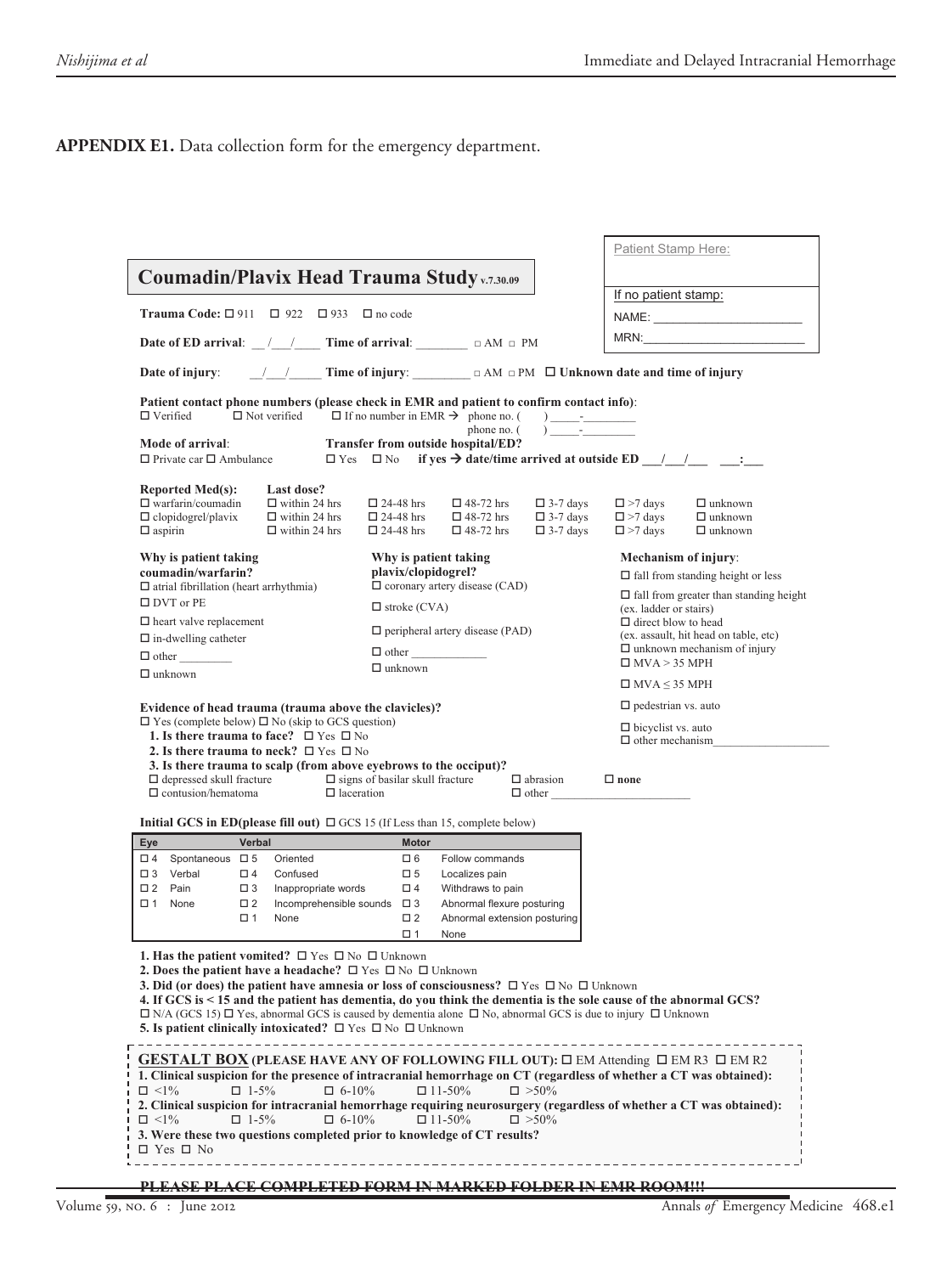**APPENDIX E2.** Data collection form for follow-up.

|                                                                                                                                                                                                                                     |                                                  | <b>Study ID:</b> ___________ |
|-------------------------------------------------------------------------------------------------------------------------------------------------------------------------------------------------------------------------------------|--------------------------------------------------|------------------------------|
| <b>MRN:</b> the contract of the contract of the contract of the contract of the contract of the contract of the contract of the contract of the contract of the contract of the contract of the contract of the contract of the con |                                                  |                              |
|                                                                                                                                                                                                                                     |                                                  |                              |
| Name of Patient: Name of Patient:                                                                                                                                                                                                   |                                                  |                              |
|                                                                                                                                                                                                                                     |                                                  |                              |
|                                                                                                                                                                                                                                     |                                                  |                              |
| <b>Disposition from ED:</b> $\Box$ home/care facility $\Box$ ICU $\Box$ floor/telemetry $\Box$ AMA $\Box$ Transfer                                                                                                                  |                                                  |                              |
|                                                                                                                                                                                                                                     |                                                  |                              |
| □ delayedich □ died2wksdcED □ died2wksdcall<br>$\Box$ immtich                                                                                                                                                                       | $\Box$ all mort                                  |                              |
|                                                                                                                                                                                                                                     |                                                  |                              |
| <b>Directions:</b>                                                                                                                                                                                                                  |                                                  |                              |
| For patients discharged from ED or admitted to hospital: Fill out page 1-2                                                                                                                                                          |                                                  |                              |
| For patients with intracranial hemorrhage: Fill out all pages                                                                                                                                                                       |                                                  |                              |
|                                                                                                                                                                                                                                     |                                                  |                              |
| ***ND= not documented***                                                                                                                                                                                                            |                                                  |                              |
| <b>Patient information:</b>                                                                                                                                                                                                         |                                                  |                              |
|                                                                                                                                                                                                                                     |                                                  |                              |
|                                                                                                                                                                                                                                     |                                                  |                              |
| Age (at time of arrival): $\Box$ ND<br>Gender: $\Box$ Male $\Box$ Female                                                                                                                                                            |                                                  |                              |
| DC date from hospital: $\angle$ / $\angle$ / $\Box$ ND $\Box$ DC home LOS: Days                                                                                                                                                     |                                                  |                              |
|                                                                                                                                                                                                                                     |                                                  |                              |
|                                                                                                                                                                                                                                     |                                                  |                              |
|                                                                                                                                                                                                                                     |                                                  |                              |
| - may be from outside hospital                                                                                                                                                                                                      |                                                  |                              |
| $\Box$ initial CT from outside hospital<br>$\Box$ initial CT not from outside hospital                                                                                                                                              |                                                  |                              |
|                                                                                                                                                                                                                                     |                                                  |                              |
| $\Box$ normal head CT<br>$\Box$ abnormal head CT                                                                                                                                                                                    |                                                  |                              |
| Skull fracture:                                                                                                                                                                                                                     | $\Box$ unknown or none                           | $\Box$ yes                   |
| SDH:                                                                                                                                                                                                                                | $\Box$ unknown or none                           | $\Box$ yes                   |
| EDH:                                                                                                                                                                                                                                | $\Box$ unknown or none                           | $\Box$ yes                   |
| IPH:<br>IVH:                                                                                                                                                                                                                        | $\Box$ unknown or none                           | $\Box$ yes                   |
| SAH:                                                                                                                                                                                                                                | $\Box$ unknown or none<br>$\Box$ unknown or none | $\Box$ yes<br>$\Box$ yes     |
| Shift:                                                                                                                                                                                                                              | $\Box$ unknown or none                           | $\Box$ yes                   |
| Herniation:                                                                                                                                                                                                                         | $\Box$ unknown or none                           | $\Box$ yes                   |
|                                                                                                                                                                                                                                     |                                                  |                              |
| $1 = normal CT$ , $2 = no$ mass > 25 cc, normal cisterns, no shift, $3 = no$ mass > 25 cc, absent or compressed cisterns, no                                                                                                        |                                                  |                              |
| shift > 5 mm; 4 = same as 3 but with shift > 5 mm, $5 = +$ mass > 25 cc with surgical evacuation; 6 = + mass > 25 cc                                                                                                                |                                                  |                              |
| without surgical evacuation                                                                                                                                                                                                         |                                                  |                              |
|                                                                                                                                                                                                                                     |                                                  |                              |
|                                                                                                                                                                                                                                     |                                                  |                              |
|                                                                                                                                                                                                                                     |                                                  |                              |
| CT head $#2$ $\Box$ unknown or none                                                                                                                                                                                                 |                                                  |                              |
| Repeat CT:<br>$\Box$ less (better)<br>$\Box$ same                                                                                                                                                                                   |                                                  |                              |
| RepeatCT head:<br>$\Box$ abnormal<br>$\Box$ normal                                                                                                                                                                                  | $\Box$ increase (worse)                          |                              |
| Skull fracture:                                                                                                                                                                                                                     | $\Box$ unknown or none                           | $\Box$ yes                   |
| SDH:                                                                                                                                                                                                                                | $\Box$ unknown or none                           | $\Box$ yes                   |
| EDH:                                                                                                                                                                                                                                | $\Box$ unknown or none                           | $\Box$ yes                   |
| IPH:                                                                                                                                                                                                                                | $\Box$ unknown or none                           | $\Box$ yes                   |
| IVH:                                                                                                                                                                                                                                | $\Box$ unknown or none                           | $\Box$ yes                   |
| SAH:                                                                                                                                                                                                                                | $\Box$ unknown or none                           | $\Box$ yes                   |
| Shift:                                                                                                                                                                                                                              | $\Box$ unknown or none                           | $\Box$ yes                   |
| Herniation:                                                                                                                                                                                                                         | $\Box$ unknown or none                           | $\Box$ yes                   |
| Marshall score $(1-6)$                                                                                                                                                                                                              |                                                  |                              |
| LABS:                                                                                                                                                                                                                               |                                                  |                              |
| Platelet count (initial, may be from outside hospital):                                                                                                                                                                             | per microliter $\Box$ ND                         |                              |
|                                                                                                                                                                                                                                     |                                                  |                              |
| INR level (initial, may be from outside hospital):                                                                                                                                                                                  | per microliter $\Box$ ND                         |                              |
|                                                                                                                                                                                                                                     |                                                  |                              |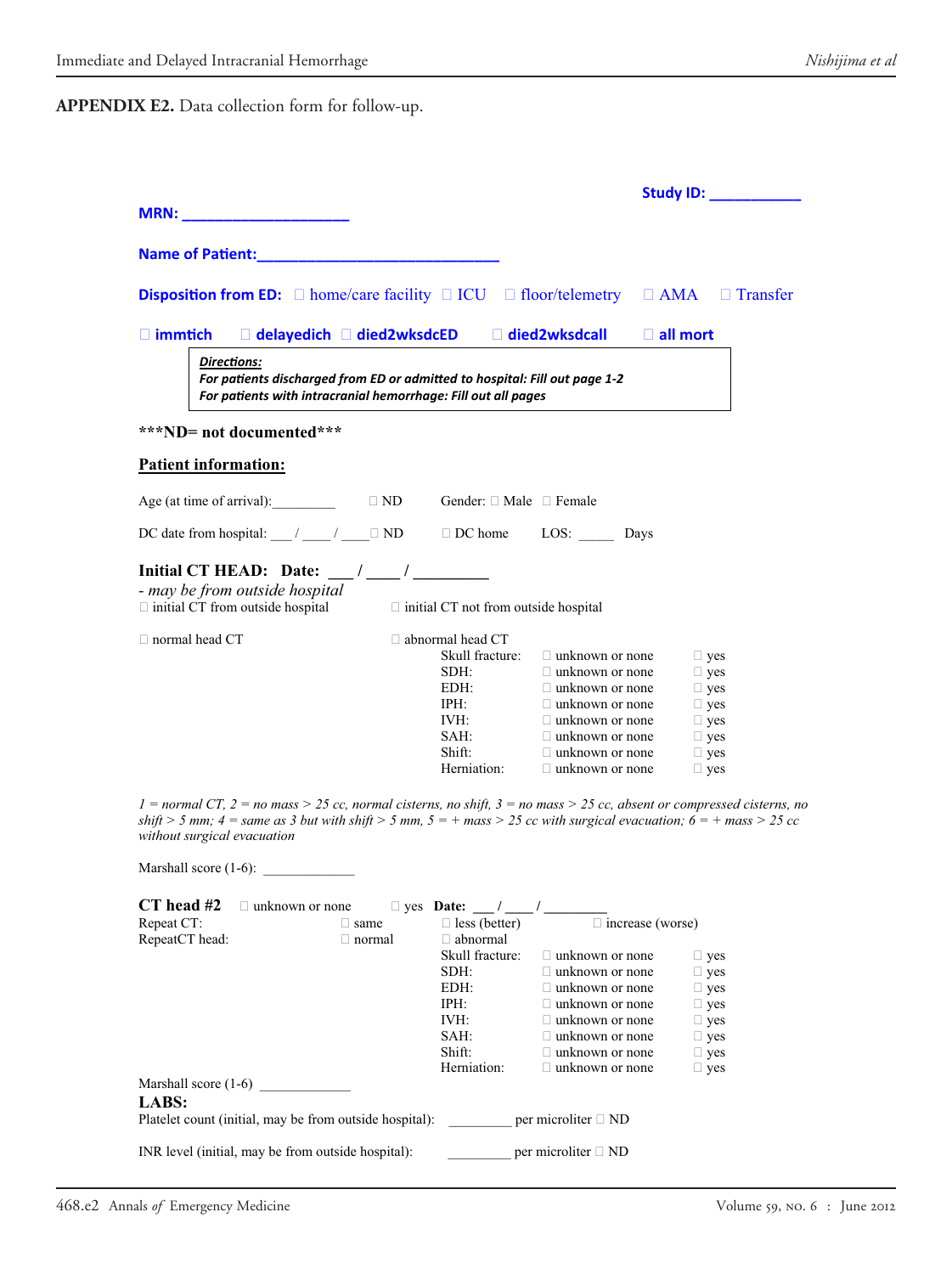|                                                    |                      | Study ID: ____________                                                                                                                                                                                                                                                                                                                                                                                           |
|----------------------------------------------------|----------------------|------------------------------------------------------------------------------------------------------------------------------------------------------------------------------------------------------------------------------------------------------------------------------------------------------------------------------------------------------------------------------------------------------------------|
| Follow up phone call                               |                      | - at least 2 weeks after seen in ED; if has been in-hospital for 2 weeks no need for phone call (fill out "Results")                                                                                                                                                                                                                                                                                             |
|                                                    |                      | $\Box$ dc home from ED $\Box$ dc home from hospital < 14 days $\Box$ dc home from hospital $\geq$ 14 days                                                                                                                                                                                                                                                                                                        |
| Consent:<br>Patient contacted $\Box$ yes $\Box$ no |                      | Family contacted $\Box$ yes $\Box$ no<br>EMR contact $\Box$ yes $\Box$ no                                                                                                                                                                                                                                                                                                                                        |
| Number of attempts:                                |                      | Date of phone call: $\frac{1}{\sqrt{1-\frac{1}{2}}}$                                                                                                                                                                                                                                                                                                                                                             |
| Patient/family consent $\Box$ yes $\Box$ no        |                      | If consent declined, reason:<br>Unable to contact $\Box$ yes $\Box$ no                                                                                                                                                                                                                                                                                                                                           |
| Symptoms:<br>post injury problems                  | $\Box$ yes $\Box$ no | headache<br>$\Box$ yes $\Box$ no                                                                                                                                                                                                                                                                                                                                                                                 |
| nausea/vomiting                                    | $\Box$ yes $\Box$ no | dizziness<br>$\Box$ yes<br>$\Box$ no                                                                                                                                                                                                                                                                                                                                                                             |
| weakness                                           | $\Box$ yes $\Box$ no | passing out<br>$\Box$ yes<br>$\Box$ no                                                                                                                                                                                                                                                                                                                                                                           |
| other                                              |                      |                                                                                                                                                                                                                                                                                                                                                                                                                  |
|                                                    |                      | still taking medication (warfarin or plavix)? $\Box$ yes $\Box$ no $\Box$ unknown                                                                                                                                                                                                                                                                                                                                |
| Follow up:<br>seen by PMD                          | $\Box$ yes $\Box$ no | date of PMD $\frac{\frac{1}{2} \frac{1}{2} \frac{1}{2} \frac{1}{2} \frac{1}{2} \frac{1}{2} \frac{1}{2} \frac{1}{2} \frac{1}{2} \frac{1}{2} \frac{1}{2} \frac{1}{2} \frac{1}{2} \frac{1}{2} \frac{1}{2} \frac{1}{2} \frac{1}{2} \frac{1}{2} \frac{1}{2} \frac{1}{2} \frac{1}{2} \frac{1}{2} \frac{1}{2} \frac{1}{2} \frac{1}{2} \frac{1}{2} \frac{1}{2} \frac{1}{2} \frac{1}{2} \frac{$                           |
| seen in ED                                         | $\Box$ yes $\Box$ no | date of ED $\frac{1}{\sqrt{2}}$                                                                                                                                                                                                                                                                                                                                                                                  |
|                                                    |                      |                                                                                                                                                                                                                                                                                                                                                                                                                  |
| reason for visit to ED                             |                      |                                                                                                                                                                                                                                                                                                                                                                                                                  |
| admitted to hospital $\Box$ yes $\Box$ no          |                      | date hosp $\frac{1}{\sqrt{2}}$                                                                                                                                                                                                                                                                                                                                                                                   |
| reason for admission                               |                      |                                                                                                                                                                                                                                                                                                                                                                                                                  |
|                                                    |                      |                                                                                                                                                                                                                                                                                                                                                                                                                  |
| Results:                                           |                      |                                                                                                                                                                                                                                                                                                                                                                                                                  |
| CT head repeated                                   | $\Box$ yes           | $\Box$ no                                                                                                                                                                                                                                                                                                                                                                                                        |
| Repeat CT head: $\Box$ normal $\Box$ abnormal      |                      | Skull fracture:<br>$\Box$ unknown or none<br>$\Box$ yes<br>SDH:<br>$\Box$ unknown or none<br>$\Box$ yes<br>EDH:<br>$\Box$ unknown or none<br>$\Box$ yes<br>IPH:<br>$\Box$ unknown or none<br>$\Box$ yes<br>IVH:<br>$\Box$ unknown or none<br>$\Box$ yes<br>SAH:<br>$\Box$ unknown or none<br>$\Box$ yes<br>Shift:<br>$\Box$ unknown or none<br>$\Box$ yes<br>Herniation:<br>$\Box$ unknown or none<br>$\Box$ yes |
| Marshall score:                                    |                      |                                                                                                                                                                                                                                                                                                                                                                                                                  |
| death of patient                                   | $\Box$ yes           | $\Box$ no                                                                                                                                                                                                                                                                                                                                                                                                        |
| neurosurgery done                                  | $\Box$ yes           | $\Box$ no                                                                                                                                                                                                                                                                                                                                                                                                        |
| type of NS                                         |                      | Date of NS                                                                                                                                                                                                                                                                                                                                                                                                       |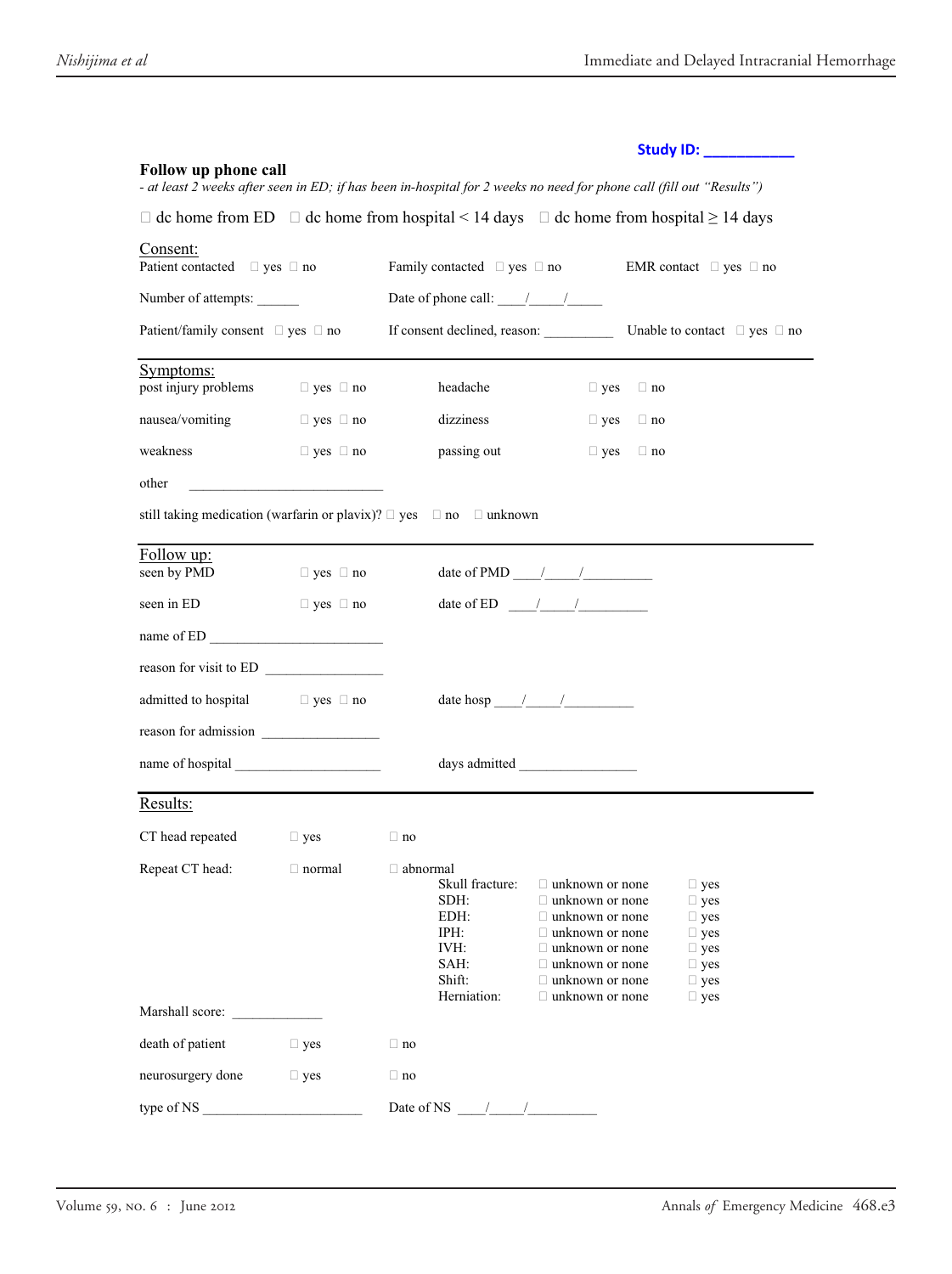| <b>Study ID:</b> |  |  |  |
|------------------|--|--|--|
|                  |  |  |  |

### *Patients with traumatic ICH: Fill out below*

| <b>Isolated head:</b>       | $5 = critical$ (survival uncertain), $6 =$ unsurvivable                | $\Box$ yes | $\Box$ no             |                                                    | AIS score: $1 =$ minor, $2 =$ moderate, $3 =$ serious (non-life threatening), $4 =$ severe (life threatening, survival probable), |  |
|-----------------------------|------------------------------------------------------------------------|------------|-----------------------|----------------------------------------------------|-----------------------------------------------------------------------------------------------------------------------------------|--|
|                             | AIS head and neck $(0-6)$ :                                            |            |                       |                                                    |                                                                                                                                   |  |
|                             |                                                                        |            |                       |                                                    |                                                                                                                                   |  |
|                             | AIS chest $(0-6)$ :                                                    |            |                       |                                                    |                                                                                                                                   |  |
|                             | AIS abdomen $(0-6)$ :                                                  |            |                       |                                                    |                                                                                                                                   |  |
|                             |                                                                        |            |                       |                                                    |                                                                                                                                   |  |
|                             | AIS external $(0-6)$ :                                                 |            |                       |                                                    |                                                                                                                                   |  |
| $ISS (0-75):$               |                                                                        |            |                       |                                                    |                                                                                                                                   |  |
| LABS:                       |                                                                        |            |                       |                                                    |                                                                                                                                   |  |
|                             | INR level $(2^{nd})$ : D/T INR level: / / : $\Box$ ND min from initial |            |                       |                                                    |                                                                                                                                   |  |
|                             |                                                                        |            |                       |                                                    |                                                                                                                                   |  |
|                             | INR level $(4^{th})$ : D/T INR level: / / : IND min from initial       |            |                       |                                                    |                                                                                                                                   |  |
|                             |                                                                        |            |                       |                                                    |                                                                                                                                   |  |
| <b>TREATMENT:</b><br>PRBCS: |                                                                        |            |                       |                                                    | $\Box$ no or unknown $\Box$ received RBC during first 48 hours units of PRBCs in 1 <sup>st</sup> 48 hours $\Box$ ND               |  |
| FFP:                        |                                                                        |            |                       |                                                    | $\Box$ no or unknown $\Box$ received FFP during first 48 hours units of FFP in 1 <sup>st</sup> 48 hours $\Box$ ND                 |  |
| Vit K:                      | $\Box$ no or unknown                                                   |            |                       |                                                    | $\Box$ received Vit K during first 48 hours mg of Vit K in 1 <sup>st</sup> 48 hours $\Box$ ND                                     |  |
| FVIIa:                      | $\Box$ no or unknown                                                   |            | $\Box$ received FVIIa | Weight (kg): $\qquad \qquad \Box$ ND               |                                                                                                                                   |  |
|                             |                                                                        |            |                       | FVIIa: mcg of FVIIa in $1^{st}$ 48 hours $\Box$ ND |                                                                                                                                   |  |
|                             |                                                                        |            |                       |                                                    | FVIIa: $mcg/kg$ of FVIIa in 1 <sup>st</sup> 48 hours $\Box$ ND                                                                    |  |
|                             |                                                                        |            |                       | Time from arrival at UCDMC to drug dosing:         | minutes $\Box$ ND                                                                                                                 |  |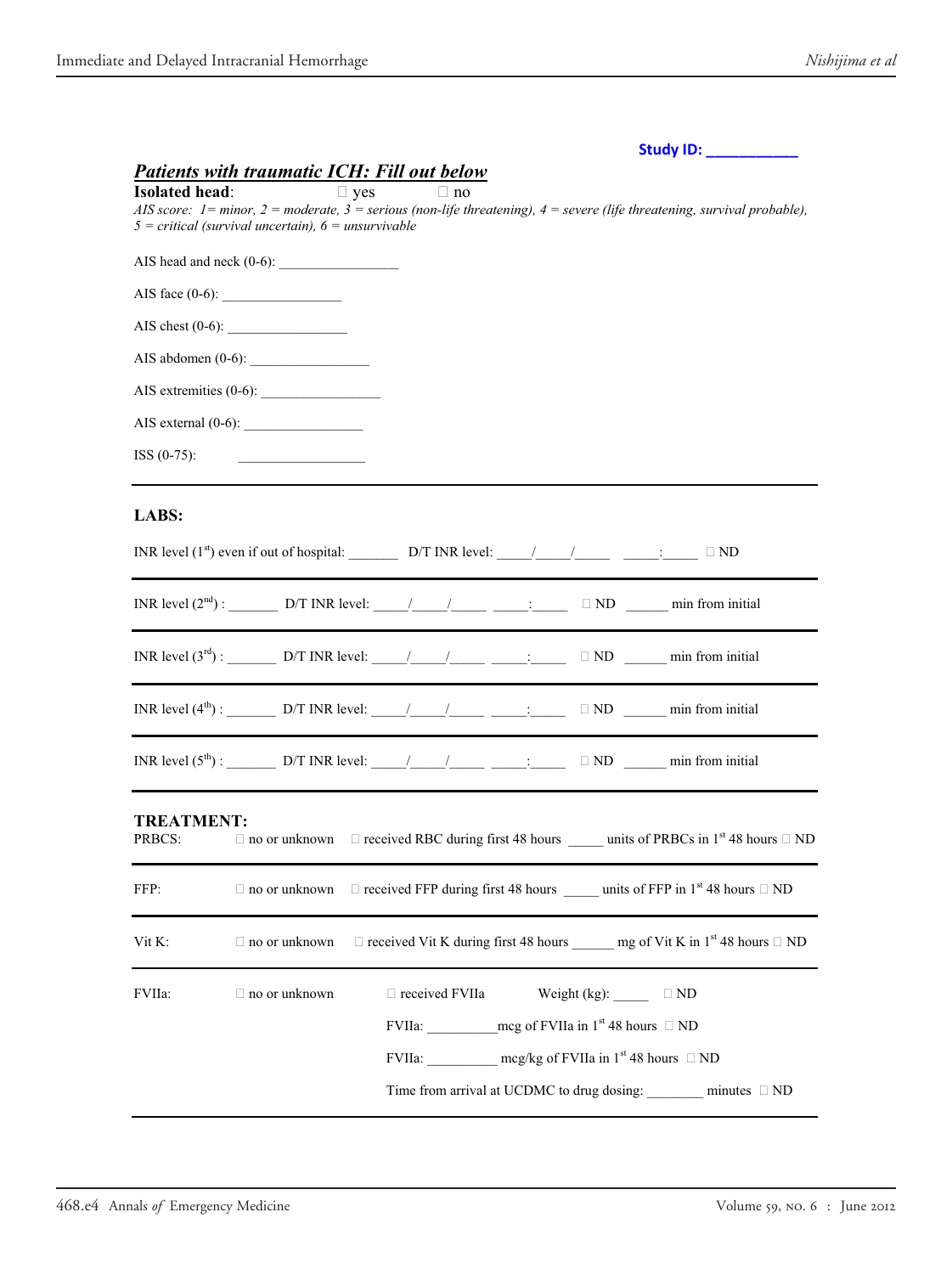|                                                                                                                                                              |                                                                                             | Study ID: ___________                                                                                                                                                                                                                                                   |
|--------------------------------------------------------------------------------------------------------------------------------------------------------------|---------------------------------------------------------------------------------------------|-------------------------------------------------------------------------------------------------------------------------------------------------------------------------------------------------------------------------------------------------------------------------|
| Prothrombin complex: $\Box$ no or unknown<br>Neurosurgical intervention: $\square$ unknown or none<br>$\Box$ yes                                             | $\Box$ received PTC Weight (kg): $\_\_$<br>ICP monitor (bolt):<br>Burr hole placed:         | $\Box$ ND<br>PTC: mcg of PTC in $1^{st}$ 48 hours $\Box$ ND<br>PTC: mcg/kg of PTC in $1^{\text{st}}$ 48 hours $\Box$ ND<br>Time from arrival at UCDMC to drug dosing: $minutes \Box ND$<br>$\Box$ unknown or none<br>$\Box$ yes<br>$\Box$ unknown or none<br>$\Box$ yes |
|                                                                                                                                                              | Craniotomy done:<br>Subdural drain done:<br>Use of mannitol for ICP: $\Box$ unknown or none | $\Box$ unknown or none<br>$\Box$ yes<br>Intraventricular catheter done: □ unknown or none<br>$\Box$ yes<br>$\Box$ unknown or none<br>$\Box$ yes<br>$\Box$ yes<br>Use of hypertonic saline for ICP: $\Box$ unknown or none $\Box$ yes                                    |
| Other neurosurgical intervention (describe):                                                                                                                 |                                                                                             |                                                                                                                                                                                                                                                                         |
| Date and time of neurosurgical intervention: $\frac{1}{\sqrt{1-\frac{1}{2}}}$                                                                                |                                                                                             |                                                                                                                                                                                                                                                                         |
| If no exact date and time documented, give best estimate in minutes: minutes minutes<br>$\Box$ no documentation at all of time of neurosurgical intervention |                                                                                             |                                                                                                                                                                                                                                                                         |
| <b>OUTCOMES:</b>                                                                                                                                             |                                                                                             |                                                                                                                                                                                                                                                                         |
| Mortality: $\Box$ yes $\Box$ no                                                                                                                              |                                                                                             |                                                                                                                                                                                                                                                                         |
| Mortality in ED:                                                                                                                                             | $\Box$ unknown or none                                                                      | $\Box$ yes or suspected                                                                                                                                                                                                                                                 |
| Mortality in 48 hours:                                                                                                                                       | $\Box$ unknown or none                                                                      | $\square$ yes or suspected                                                                                                                                                                                                                                              |
| Mortality in 30 days:                                                                                                                                        | $\Box$ unknown or none                                                                      | $\Box$ yes or suspected                                                                                                                                                                                                                                                 |
| Discharge home:                                                                                                                                              | $\Box$ unknown or none                                                                      | $\square$ yes or suspected                                                                                                                                                                                                                                              |
| Discharge to SNF (Skilled Nursing):                                                                                                                          | $\Box$ unknown or none                                                                      | $\Box$ yes or suspected                                                                                                                                                                                                                                                 |
| Transfer to outside hospital:                                                                                                                                | $\Box$ unknown or none                                                                      | $\Box$ yes or suspected                                                                                                                                                                                                                                                 |
| Length of ICU stay: days                                                                                                                                     | $\Box$ ND                                                                                   |                                                                                                                                                                                                                                                                         |
| TE (thromboembolism):                                                                                                                                        | $\Box$ unknown or none $\Box$ yes or suspected                                              |                                                                                                                                                                                                                                                                         |
| ETT: $\Box$ yes $\Box$ no                                                                                                                                    |                                                                                             | Days on mechanical ventilation (ETT): $\qquad \qquad \text{days} \quad \Box \text{ND}$                                                                                                                                                                                  |
| Discharge GCS $(3-15)$ :                                                                                                                                     | $\Box$ ND                                                                                   |                                                                                                                                                                                                                                                                         |

*1 = death 2 = persistent vegetative, minimal responsiveness, 3 = severe disability, conscious but disable, dependent for daily support, 4 = moderate disability, disabled but independent, can work in sheltered setting, 5 = good recovery, resumption of normal life despite minor deficits* 

Glasgow outcome score at discharge,  $(1-5)$ :  $\qquad \qquad \Box \text{ND}$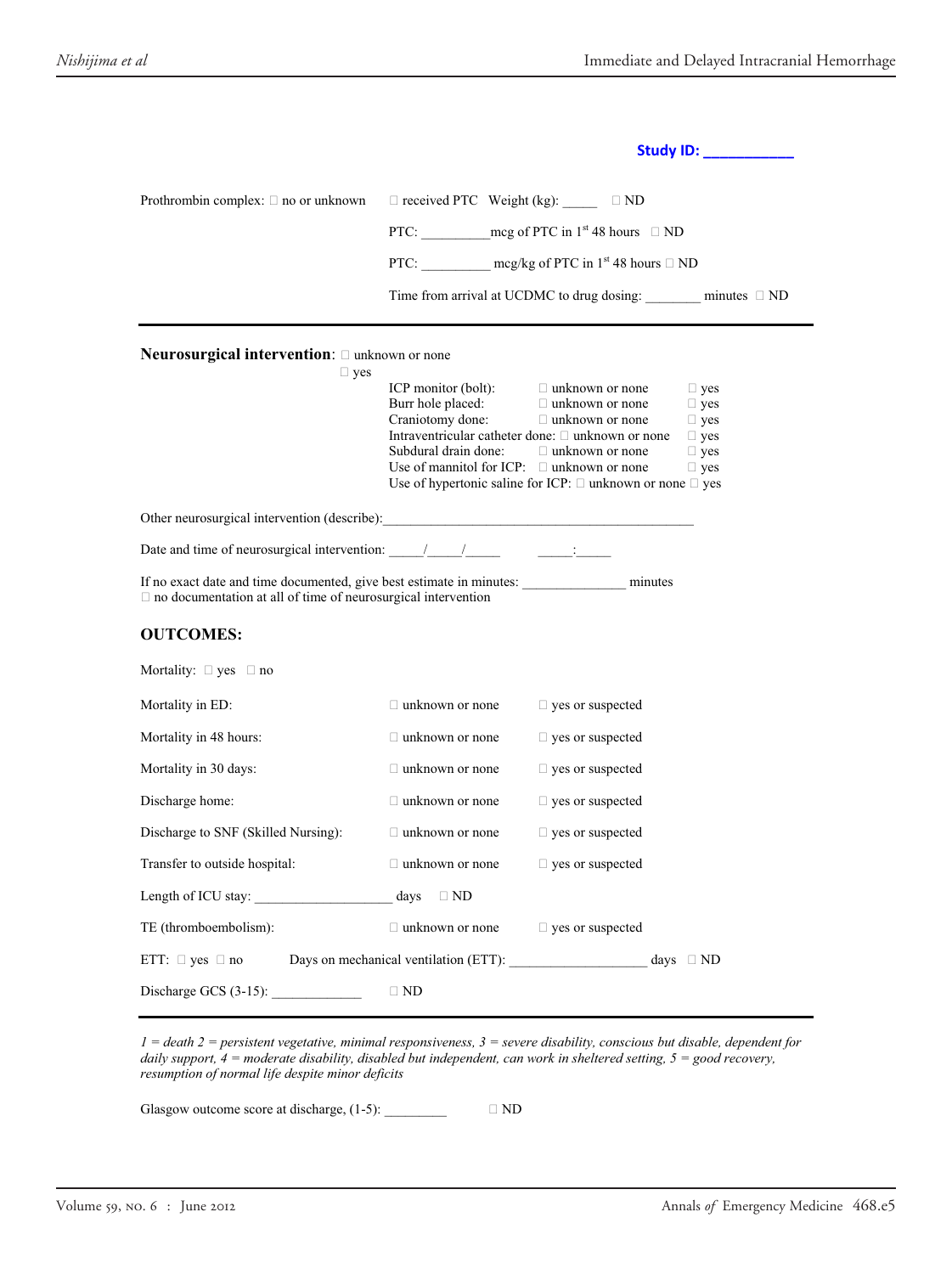**APPENDIX E3.** Data collection form for inter-rater reliability.

## **Kappa Datasheet: Head Trauma + Coumadin/Plavix Study v.6.29.09 If No Patient Stamp:**

#### **Location:**

| LI UCDMC     |
|--------------|
| □ Kaiser Sac |
| ∩ Kaiser SSC |
| ∏ Kaiser Ros |
| ∩ Kaiser SRF |
| ∩ Kaiser SSF |
| □ Kaiser RWC |

| Initial GCS in ED(please fill out) $\Box$ GCS 15 (If Less than 15, complete below) |             |          |                         |             |                              |  |  |  |  |
|------------------------------------------------------------------------------------|-------------|----------|-------------------------|-------------|------------------------------|--|--|--|--|
| Eye                                                                                |             |          | Verbal                  |             | <b>Motor</b>                 |  |  |  |  |
| □ 4                                                                                | Spontaneous | □ 5      | Oriented                | 口 6         | Follow commands              |  |  |  |  |
| $\square$ 3                                                                        | Verbal      | □ 4      | Confused                | $\square$ 5 | Localizes pain               |  |  |  |  |
| $\Box$ 2                                                                           | Pain        | $\Box$ 3 | Inappropriate words     | $\Box$ 4    | Withdraws to pain            |  |  |  |  |
|                                                                                    | None        | $\Box$ 2 | Incomprehensible sounds | $\square$ 3 | Abnormal flexure posturing   |  |  |  |  |
|                                                                                    |             | п        | None                    | $\square$ 2 | Abnormal extension posturing |  |  |  |  |
|                                                                                    |             |          |                         | □ 1         | None                         |  |  |  |  |

**Evidence of head trauma (trauma above the clavicles)?**  $\Box$  Yes (complete below)  $\Box$  No (skip to GCS question)

**1. Is there trauma to face?**  $\Box$  Yes  $\Box$  No **2. Is there trauma to neck?**  $\Box$  Yes  $\Box$  No

 **3. Is there trauma to scalp (from above eyebrows to the occiput)? (if yes, fill out below)**   $\Box$  depressed skull fracture  $\Box$  signs of basilar skull fracture  $\Box$  abrasion  $\Box$  **none** 

 $\Box$  contusion/hematoma  $\Box$  laceration  $\Box$  other

**Has the patient vomited?**  $\Box$  Yes  $\Box$  No  $\Box$  Unknown

**Does the patient have a headache?**  $\Box$  Yes  $\Box$  No  $\Box$  Unknown

**Did (or does) the patient have amnesia or loss of consciousness?** □ Yes □ No □ Unknown

**If GCS is < 15 and the patient has dementia, do you think the dementia is the sole cause of the abnormal GCS?**   $\Box$  N/A (GCS 15)  $\Box$  Yes, abnormal GCS is caused by dementia alone  $\Box$  No, abnormal GCS is due to injury  $\Box$  Unknown **Is patient clinically intoxicated?** □ Yes □ No □ Unknown

NAME:

MRN: